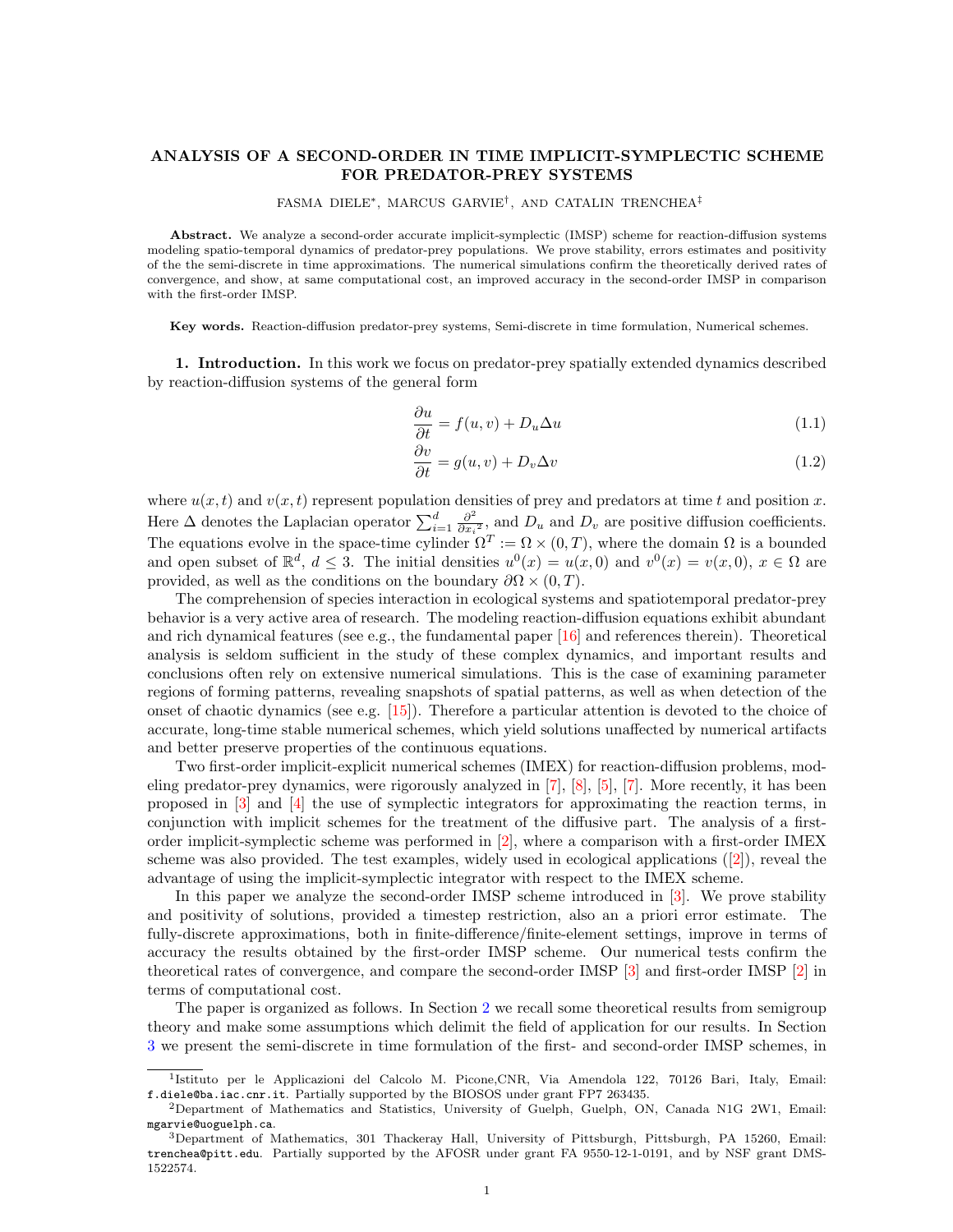the framework of partitioned Runge-Kutta methods. The study of positivity for the solutions of the numerical approximations is performed in Section [4.](#page-3-0) The theoretical results concerning stability and error estimates for the semi-discrete in time formulation of IMSP schemes are presented in Sections [5](#page-5-0) and [6,](#page-8-0) respectively. The fully discrete second-order IMSP algorithm is described in Section [7,](#page-11-0) and its behavior is exemplified with some numerical simulations in Section [8.](#page-12-0) Finally, some conclusions are drawn in Section [9.](#page-15-0)

<span id="page-1-0"></span>2. Mathematical preliminaries. Results from semigroup theory and an a priori estimate were used in [\[8\]](#page-16-1) to prove the global existence and uniqueness of the classical solutions of the predator-prey system  $(1.1)-(1.2)$  $(1.1)-(1.2)$  $(1.1)-(1.2)$ . We recall that, for the well-posedness of the problem, the reaction terms f, g are assumed to be locally Lipschitz, i.e.,  $\exists L > 0$  such that

$$
|f(u_1, v_1) - f(u_2, v_2)| + |g(u_1, v_1) - g(u_2, v_2)| \le L(|u_1 - u_2| + |v_1 - v_2|). \tag{2.1}
$$

In order to insure the non-negativity of solutions corresponding to biologically meaningful densities, the reaction kinetics are also supposed to satisfy

<span id="page-1-6"></span><span id="page-1-2"></span>
$$
f(0, v), g(u, 0) \ge 0, \qquad \forall u, v \ge 0.
$$
\n
$$
(2.2)
$$

Consequently, if the initial data  $(u^0(x), v^0(x))$  are in  $[0, +\infty)^2$  for all  $x \in \Omega$  then, by a maximum principle, the solution  $(u(x,t), v(x,t))$  lies in  $[0, +\infty)^2$  which is a positively invariant region for the system.

Moreover, we assume that  $f(u, v)$  has *logistic* dominated growth in the first variable

$$
f(u, v) \le u(1 - u), \qquad \forall u, v \ge 0,
$$
\n
$$
(2.3)
$$

and the function g satisfies a sub-linear growth in the second variable, namely  $\exists C_g > 0$  such that

$$
g(u, v) \le C_g v, \qquad \forall u, v \ge 0. \tag{2.4}
$$

We note that, from the assumptions [\(2.2\)](#page-1-2), [\(2.3\)](#page-1-3) and [\(2.4\)](#page-1-4) it is easy to show that, for all  $u, v \ge 0$ ,

<span id="page-1-5"></span><span id="page-1-4"></span><span id="page-1-3"></span>
$$
g(u,0) = f(0,v) = 0.
$$
\n(2.5)

Assumptions [\(2.2\)](#page-1-2), [\(2.3\)](#page-1-3), [\(2.4\)](#page-1-4) are not restrictive in that the principal population dynamics models, based on logistic prey growth and 'Holling types' functional predator response (well documented in specialized literature), satisfy the previous requirements (for review, see [\[9\]](#page-17-2), [\[13\]](#page-17-3), [\[18\]](#page-17-4)). This is the case of the well-known Rosenzweig-MacArthur model [\[17\]](#page-17-5), as well as models which couple logistic prey growth with Holling II and IV functional predator responses [\[12\]](#page-17-6).

# <span id="page-1-1"></span>3. IMSP as Partitioned Runge-Kutta schemes.

3.1. Mathematical notations. Let us introduce some mathematical notations. Consider the Banach space  $L^2(\Omega)$  with norm

$$
||u|| := \left(\int_{\Omega} |u(x)|^2 dx\right)^{1/2}
$$

and  $(\cdot, \cdot)$  is the usual  $L^2$  inner product. We denote by  $\langle \cdot, \cdot \rangle$  the duality pairing between  $(H^1(\Omega))'$  and  $H^1(\Omega)$ , where standard notations for the Sobolev space  $H^1(\Omega)$  and its dual  $(H^1(\Omega))'$  have been used. The norm of  $(H^1(\Omega))'$  is denoted by  $\|\cdot\|_*$ . We also define  $L^2(\Omega_T)$  as the Banach space  $L^2(0,T,L^2(\Omega))$ of all the functions  $u:(0,T) \to L^2(\Omega)$  such that  $t \to ||u(t)||$  is in  $L^2(0,T)$ , with norm

$$
||u||_{L^2(\Omega_T)} := \left(\int_0^T ||u(t)||^2 dt\right)^{1/2}.
$$

A similar definition is used to denote the space  $L^2(0,T,(H^1(\Omega))')$  as the space of all the functions  $u:(0,T) \to (H^1(\Omega))'$  such that  $t \to ||u(t)||_*$  is in  $L^2(0,T)$  with norm

$$
||u||_{L^2(0,T,(H^1(\Omega))')}:=\left(\int_0^T ||u(t)||_*^2 dt\right)^{1/2}.
$$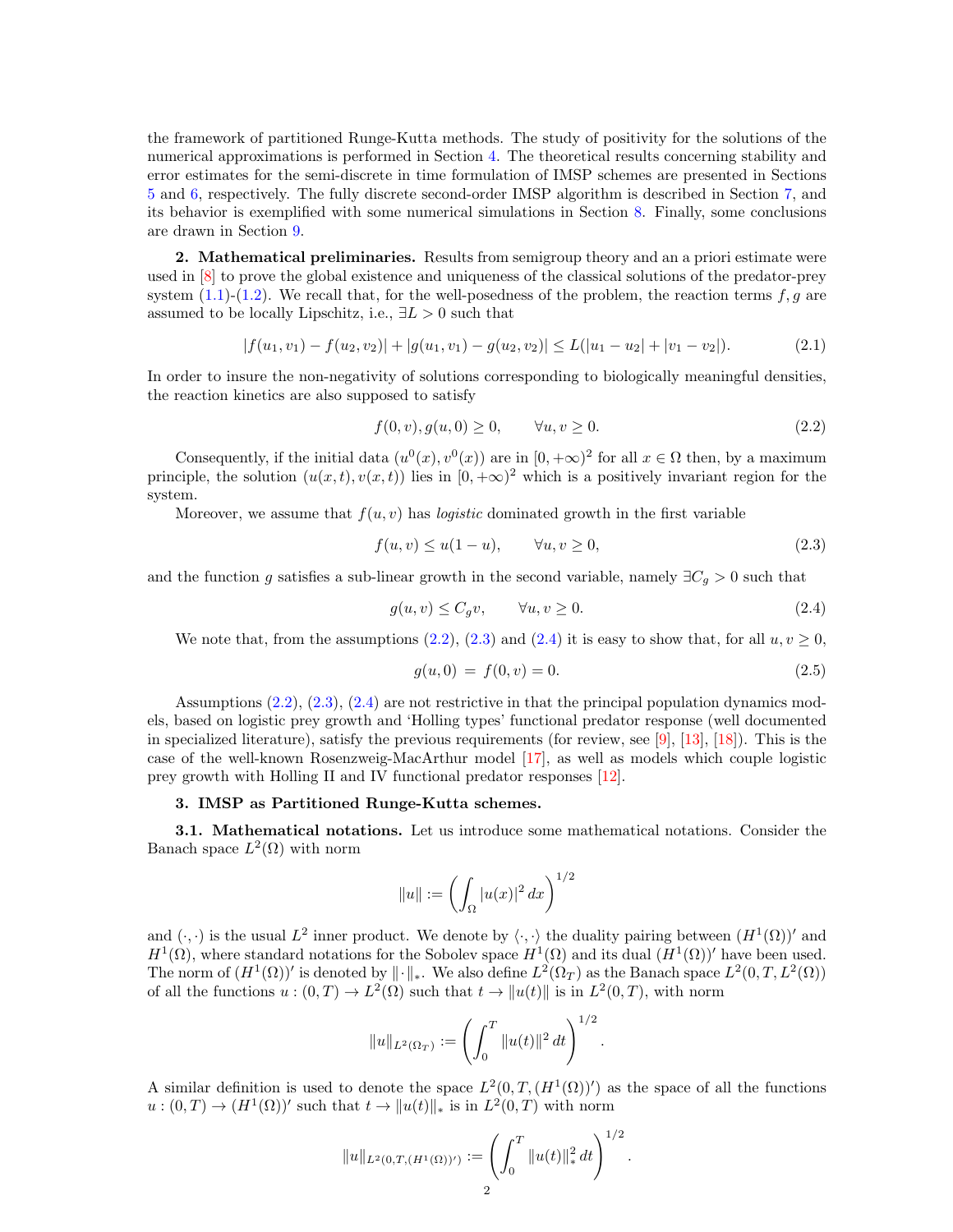Let  $D = diag(D_u, D_v)$  be a linear matrix operator and consider the vector  $G(y) = [f(u, v), g(u, v)]^T$ . With the previous notations, the system  $(1.1)-(1.2)$  $(1.1)-(1.2)$  $(1.1)-(1.2)$  leads to the following continuous-in-time weak formulation: find  $y(\cdot,t) = [u(\cdot,t), v(\cdot,t)] \in H^1(\Omega) \times H^1(\Omega)$  such that

<span id="page-2-0"></span>
$$
(y_t, \chi) + (D\nabla y, \nabla \chi) = (G(y), \chi)
$$
\n(3.1)

for all  $\chi \in H^1(\Omega) \times H^1(\Omega)$  and for almost every  $t \in (0, T)$ .

3.2. The algorithms. The implicit-explicit methods, which are widely used for solving [\(3.1\)](#page-2-0), may be interpreted as partitioned Runge-Kutta methods  $([14])$  $([14])$  $([14])$ . Indeed, by introducing two variables z and w such that  $y = z + w$  the equivalent system

$$
(z_t, \chi) + (D\nabla z, \nabla \chi) = 0,\t\t(3.2)
$$

<span id="page-2-1"></span>
$$
(w_t, \chi) = (G(z + w), \chi) \tag{3.3}
$$

can be solved for  $z(\cdot, t) w(\cdot, t) \in H^1(\Omega) \times H^1(\Omega)$  in place of  $(3.1)$ ; the solution  $y(\cdot, t)$  is then retrieved by adding their values. Then IMEX schemes use a partitioned Runge-Kutta method (see., e.g. [\[10\]](#page-17-8)) consisting of a pair of implicit/explicit schemes, for finding the approximated solutions of [\(3.3\)](#page-2-1).

In the same framework, in  $[4]$  a three-term splitting for the variable y was proposed, i.e.,  $y =$  $z + w + q$ , and a partitioned Runge-Kutta scheme for solving the system

$$
(z_t, \chi) + (D\nabla z, \nabla \chi) = 0,\t\t(3.4)
$$

$$
(w_t, \chi) = (G^{(u)}(z+w+q), \chi) \tag{3.5}
$$

$$
(q_t, \chi) = (G^{(v)}(z+w+q), \chi)
$$
\n(3.6)

where  $G = G^{(u)} + G^{(v)}$ ,  $G^{(u)} = [f(u, v), 0]^T$ ,  $G^{(v)} = [0, g(u, v)]^T$ , was considered.

Given  $\alpha, \beta \geq 0$ , the IMSP approach consists in using an implicit scheme for the variable z (which is related to diffusion)

<span id="page-2-2"></span>
$$
\begin{array}{c|c}\n0 & 0 \\
\alpha & \beta \\
\hline\n\alpha & \beta\n\end{array} (3.7)
$$

and a partitioned symplectic Runge-Kutta scheme  $[10]$  for the variables w and q (which are related to the reaction term)

<span id="page-2-3"></span>
$$
\begin{array}{c|cc}\n0 & 0 & \beta & 0 \\
\beta & \alpha & \beta & 0 \\
\hline\n\beta & \alpha\n\end{array}
$$
\n(3.8)

Consider a discretization of the temporal horizon  $(0, T)$  based on a uniform mesh grid of  $N+1$  points  $t_n = n\Delta t$ ,  $n = 0, \ldots, N$  with constant stepsize  $\Delta t = T/N$ . Let  $v^0(x)$  and  $u^0(x)$  be the predator-prey initial densities  $v(x, 0)$  and  $u(x, 0)$ ,  $\forall x \in \Omega$ .

The IMSP scheme (in weak form) is defined as follows: for  $n = 0, \ldots, N-1$ , find  $y^{n_1}, y^{n_2}, y^{n_3}, y^{n+1} \in$  $H^1(\Omega) \times H^1(\Omega)$  such that  $\forall \chi \in H^1(\Omega) \times H^1(\Omega)$ :

$$
\left(\frac{y^{n_1}-y^n}{\Delta t},\chi\right) = \beta\left(G^{(v)}(y^{n_1}),\chi\right)
$$
\n
$$
\left(\frac{y^{n_2}-y^{n_1}}{\Delta t},\chi\right) + \alpha(D\nabla y^{n_1},\nabla\chi) = \beta\left(G^{(u)}(y^{n_1}),\chi\right)
$$
\n
$$
\left(\frac{y^{n_3}-y^{n_2}}{\Delta t},\chi\right) + \beta(D\nabla y^{n_3},\nabla\chi) = \alpha\left(G^{(u)}(y^{n_3}),\chi\right)
$$
\n
$$
\left(\frac{y^{n+1}-y^{n_3}}{\Delta t},\chi\right) = \alpha\left(G^{(v)}(y^{n_3}),\chi\right).
$$

For  $\beta = 1$  and  $\alpha = 0$  we recover the first-order accurate IMSP scheme, see e.g., [\[2\]](#page-16-5). In this paper we analyze the second-order scheme obtained by setting  $\beta = \alpha = 1/2$ . We notice that, with this choice of parameters, the triplet [\(3.7\)](#page-2-2)–[\(3.8\)](#page-2-3) reduces to the Stormer-Verlet method written in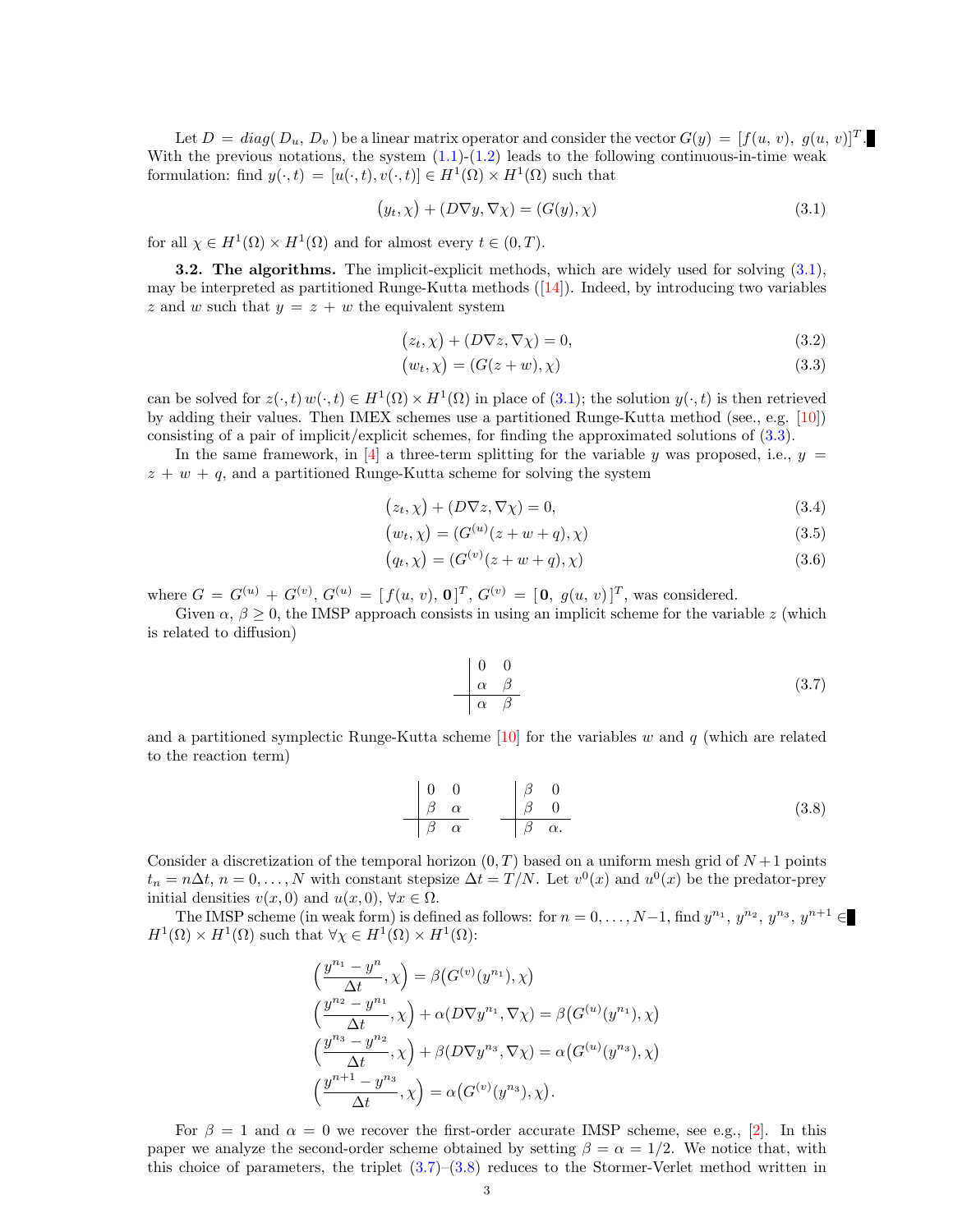partitioned form  $(10)$ . It is a symplectic second-order procedure which, applied to our problem, provides the second-order IMSP scheme. In terms of the variables  $u$  and  $v$ , it can be written as follows. For  $n = 0, \ldots, N-1$ , find  $v^{n_1}, v^{n_2}, u^{n+1}, v^{n+1} \in H^1(\Omega)$  such that  $\forall \chi \in H^1(\Omega)$ :

$$
\left(\frac{v^{n_1} - v^n}{\Delta t}, \chi\right) = \frac{1}{2} \left(g(u^n, v^{n_1}), \chi\right)
$$
\n(3.9)

$$
\left(\frac{v^{n_2} - v^n}{\Delta t}, \chi\right) + \frac{D_v}{2} (\nabla (v^{n_1} + v^{n_2}), \nabla \chi) = \frac{1}{2} \left(g(u^n, v^{n_1}), \chi\right)
$$
\n(3.10)

$$
\left(\frac{u^{n+1} - u^n}{\Delta t}, \chi\right) + \frac{D_u}{2} (\nabla (u^n + u^{n+1}), \nabla \chi) = \frac{1}{2} \left(f(u^n, v^{n_1}) + f(u^{n+1}, v^{n_2}), \chi\right) \tag{3.11}
$$

$$
\left(\frac{v^{n+1} - v^n}{\Delta t}, \chi\right) + \frac{D_v}{2} (\nabla (v^{n_1} + v^{n_2}), \nabla \chi) = \frac{1}{2} \left(g(u^n, v^{n_1}) + g(u^{n+1}, v^{n_2}), \chi\right)
$$
(3.12)

or, equivalently, find  $v^{n_1}, u^{n_1}, v^{n_2}, u^{n_2}, v^{n_3}, u^{n+1}, v^{n+1} \in H^1(\Omega)$  such that  $\forall \chi \in H^1(\Omega)$ :

<span id="page-3-13"></span><span id="page-3-12"></span><span id="page-3-3"></span><span id="page-3-2"></span><span id="page-3-1"></span>
$$
\left(\frac{v^{n_1} - v^n}{\Delta t}, \chi\right) = \frac{1}{2} \left(g(u^n, v^{n_1}), \chi\right) \tag{3.13}
$$

<span id="page-3-5"></span>
$$
\left(\frac{u^{n_1} - u^n}{\Delta t}, \chi\right) + \frac{D_u}{2} (\nabla u^n, \nabla \chi) = 0 \tag{3.14}
$$

<span id="page-3-6"></span>
$$
\left(\frac{v^{n_2} - v^{n_1}}{\Delta t}, \chi\right) + \frac{D_v}{2} (\nabla v^{n_1}, \nabla \chi) = 0
$$
\n(3.15)

<span id="page-3-8"></span>
$$
\left(\frac{u^{n_2} - u^{n_1}}{\Delta t}, \chi\right) = \frac{1}{2} \left(f(u^n, v^{n_1}), \chi\right) \tag{3.16}
$$

<span id="page-3-9"></span>
$$
\left(\frac{v^{n_3} - v^{n_2}}{\Delta t}, \chi\right) + \frac{D_v}{2} (\nabla v^{n_3}, \nabla \chi) = 0 \tag{3.17}
$$

$$
\left(\frac{u^{n+1} - u^{n_2}}{\Delta t}, \chi\right) + \frac{D_u}{2} (\nabla u^{n+1}, \nabla \chi) = \frac{1}{2} \left(f(u^{n+1}, v^{n_3}), \chi\right) \tag{3.18}
$$

$$
\left(\frac{v^{n+1} - v^{n_3}}{\Delta t}, \chi\right) = \frac{1}{2} \left(g(u^{n+1}, v^{n_3}), \chi\right) \tag{3.19}
$$

In the following sections we will use either formulations,  $(3.9)-(3.12)$  $(3.9)-(3.12)$  $(3.9)-(3.12)$  or  $(3.13)-(3.19)$  $(3.13)-(3.19)$  $(3.13)-(3.19)$ , to prove the positivity and stability of solutions, and to provide errors estimates.

<span id="page-3-0"></span>4. Positivity. In order to prove positivity of the second-order IMSP solution, we need further assumptions, including a necessary bound on the timestep size.

We denote by  $-\Delta_h$  the discrete Laplace operator depending on a (spatial) mesh-size h, used in the weak formulation equations [\(3.14\)](#page-3-5)-[\(3.15\)](#page-3-6), and let  $\lambda_{max}^h$  be its largest (non negative) eigenvalue. Then for the stability of the solutions  $u^{n_1}, v^{n_2}$  to the forward Euler schemes [\(3.14\)](#page-3-5) and [\(3.15\)](#page-3-6) we require the usual CFL condition

<span id="page-3-10"></span><span id="page-3-7"></span><span id="page-3-4"></span>
$$
\Delta t \le 2/(\lambda_{max}^h \max\{D_u, D_v\}).
$$

However, for the positivity of the IMSP solutions we need a slightly stronger assumption

$$
\Delta t < \Delta t^{\circ} := \frac{2}{L + \lambda_{max}^h \max\{D_u, D_v\}}.\tag{4.1}
$$

Moreover, we assume also that  $\forall \Delta t \leq \Delta t^{\circ}$  and  $w, v > 0$ , the equation

<span id="page-3-11"></span>
$$
u - \Delta t D_u \Delta u = w + \Delta t f(u, v) \tag{4.2}
$$

has a unique solution that depends continuously on  $\Delta t$ ,  $D_u$ , w and v.

<span id="page-3-14"></span>THEOREM 4.1. Assume the timestep  $\Delta t < \Delta t^{\circ}$  and  $\Omega$  is a domain of class  $C^1$ . Provided the initial conditions are positive, i.e.,  $u^0(x) = u(x,0) > 0, v^0(x) = v(x,0) > 0, \forall x \in \Omega$ , then the solutions  $u^{n}(x), v^{n}(x)$  of the second-order scheme  $(3.13)-(3.19)$  $(3.13)-(3.19)$  $(3.13)-(3.19)$  are positive for all  $n \geq 0$ . **Proof.** We will use an induction argument. Suppose that  $u^n, v^n > 0$  in  $\Omega$ , for a fixed arbitrary  $n \geq 0$ . First we prove that  $v^{n_1}(x) \neq 0, \forall x \in \Omega$ . Assume by contradiction that  $\exists x \in \Omega$  such that  $v^{n_1}(x_0) = 0$ . Then, from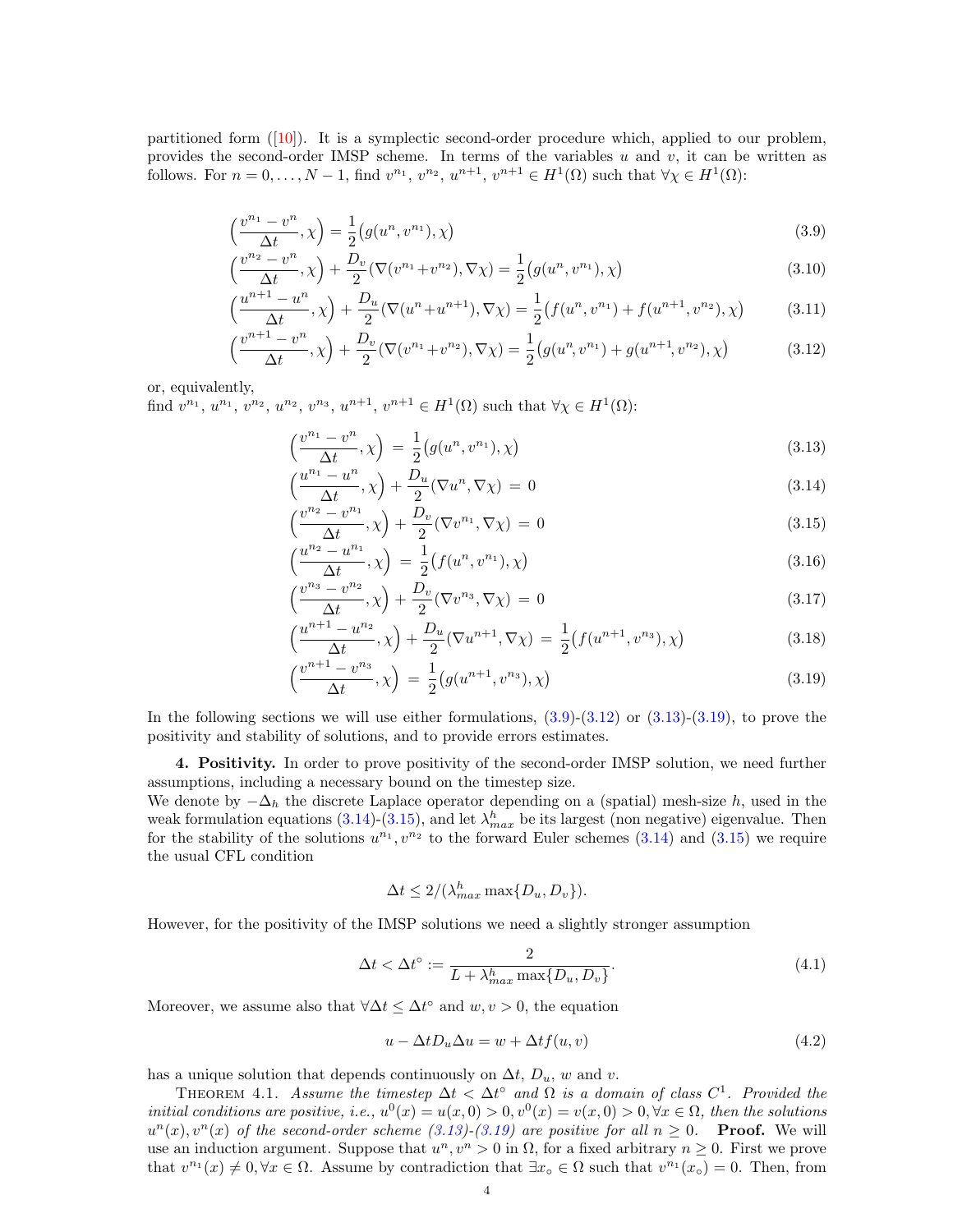[\(3.13\)](#page-3-3), using [\(2.5\)](#page-1-5), we have that  $0 = v^{n_1}(x_0) = v^{n}(x_0) + \Delta t g(u^{n}(x_0), v^{n_1}(x_0)) = v^{n}(x_0)$ , which is in conflict with the positivity of  $v^n$ . Moreover, from  $(3.13)$ , using  $(2.5)$ ,  $(2.1)$  and the assumption  $(4.1)$ on the timestep  $\Delta t \leq \frac{2}{L}$ , we also have

$$
|v^{n_1} - v^n| = \frac{\Delta t}{2} |g(u^n, v^{n_1}) - g(u^n, 0)| \le \frac{\Delta t}{2} L |v^{n_1}| \le |v^{n_1}|.
$$

From the above relation, and the induction assumption  $v^{n}(x) > 0$ , it follows that  $v^{n_1}(x) > 0, \forall x \in \Omega$ . To prove that  $u^{n_1}$  and  $v^{n_2}$  are both positive it is enough to apply the (stronger than the CFL condition) assumption  $(4.1)$  to the fully discrete approximations of  $(3.14)-(3.15)$  $(3.14)-(3.15)$  $(3.14)-(3.15)$ . Indeed,

$$
u^{n_1} = u^n + \Delta t \frac{D_u}{2} \Delta_h u^n = \left(1 - \Delta t \frac{D_u}{2} \lambda^h\right) u^n \ge \left(1 - \Delta t \frac{D_u}{2} \lambda^h_{\text{max}}\right) u^n
$$
  
\n
$$
\ge \left(1 - \frac{2}{L + \lambda^h_{\text{max}} \max\{D_u, D_v\}} \frac{D_u}{2} \lambda^h_{\text{max}}\right) u^n = \left(1 - \frac{\lambda^h_{\text{max}} D_u}{L + \lambda^h_{\text{max}} \max\{D_u, D_v\}}\right) u^n
$$
  
\n
$$
\ge \left(1 - \frac{\lambda^h_{\text{max}} D_u}{L + \lambda^h_{\text{max}} D_u}\right) u^n > 0,
$$

and similarly for  $v^{n_2}$ .

By  $(3.16)$ , using  $(3.14)$ ,  $(2.5)$ ,  $(2.1)$ , the induction assumption  $u<sup>n</sup> > 0$  and the time step condition [\(4.1\)](#page-3-7), it follows that

$$
u^{n_2} = u^{n_1} + \frac{\Delta t}{2} f(u^n, v^{n_1}) = u^n + \frac{\Delta t}{2} D_u \Delta_h u^n + \frac{\Delta t}{2} f(u^n, v^{n_1})
$$
  
=  $u^n - \frac{\Delta t}{2} D_u \lambda^h u^n + \frac{\Delta t}{2} (f(u^n, v^{n_1}) - f(0, v^{n_1}))$   
 $\geq u^n - \frac{\Delta t}{2} D_u \lambda_{\text{max}}^h u^n - \frac{\Delta t}{2} L |u^n| = u^n - \frac{\Delta t}{2} D_u \lambda_{\text{max}}^h u^n - \frac{\Delta t}{2} L u^n$   
 $> (1 - \frac{1}{L + \lambda_{\text{max}}^h \max\{D_u, D_v\}} (D_u \lambda_{\text{max}}^h + L)) u^n \geq 0,$ 

hence  $u^{n_2}(x) > 0, \forall x \in \Omega$ .

In the continuous-in-space version of the Backward Euler scheme  $(3.17)$ , the positivity of  $v^{n_3}$  is a direct consequence of the maximum principle for elliptic equations with homogeneous Neumann boundary conditions (see e.g. [\[1,](#page-16-6) Theorem 3.6.2]). In the fully-discrete case, the proof is contingent to the type of spatial discretization. For example, in the piecewise linear finite-element approximation considered in Section [7,](#page-11-0) which is equivalent finite-difference representation on rectangular domains using the classical central difference schemes both in one and two dimensions, implemented taking into account zero-flux boundary conditions, the positivity of  $v^{n_3}$  follows straightforward from the positivity of  $v^{n_2}$ . We illustrate here the proof for the two dimensional case, the five-point stencil (discrete) Laplacian (a similar argument holds for the fourth-order nine-point Laplacian [\[19,](#page-17-9) Chapter 12]), when the grid spacing  $\Delta x = \Delta y = h$ . Let  $\ell$  be the index for the x direction and the index m for the y direction. The standard central difference approximations for the second derivatives lead to the difference formula (corresponding to  $(3.17)$ )

$$
v_{\ell,m}^{n_3} - \Delta t \frac{D_v}{2} \frac{1}{h^2} \left( v_{\ell+1,m}^{n_3} + u_{\ell-1,m}^{n_3} + u_{\ell,m+1}^{n_3} + u_{\ell,m-1}^{n_3} - 4 u_{\ell,m}^{n_3} \right) = v_{\ell,m}^{n_2}.
$$

This leads to the conclusion that at any interior point which is (local) minimum point,  $u_{\ell,m}^{n+1} =$  $\min_{i,j} u^{n+1}_{i,j}$  has positive values

$$
0
$$

and then the zero-flux boundary conditions complete the proof of this discrete maximum principle. To prove that  $u^{n+1}$  is positive, since  $u^{n_2}$  and  $v^{n_3}$  are both positive we can consider the solution of [\(3.18\)](#page-3-10) as a particular solution of [\(4.2\)](#page-3-11). Consequently,  $u^{n+1} = u^{n+1}(\Delta t)$  depends continuously on the timestep size  $\Delta t$ . Notice that for  $\Delta t = 0$ ,  $u^{n+1}(0) = u^{n_2} > 0$ . In order to prove that  $u^{n+1}(\Delta t)$  is positive for all  $\Delta t > 0$ , by continuity it is enough to prove that  $u^{n+1} \neq 0$  for all  $\Delta t > 0$ . Suppose,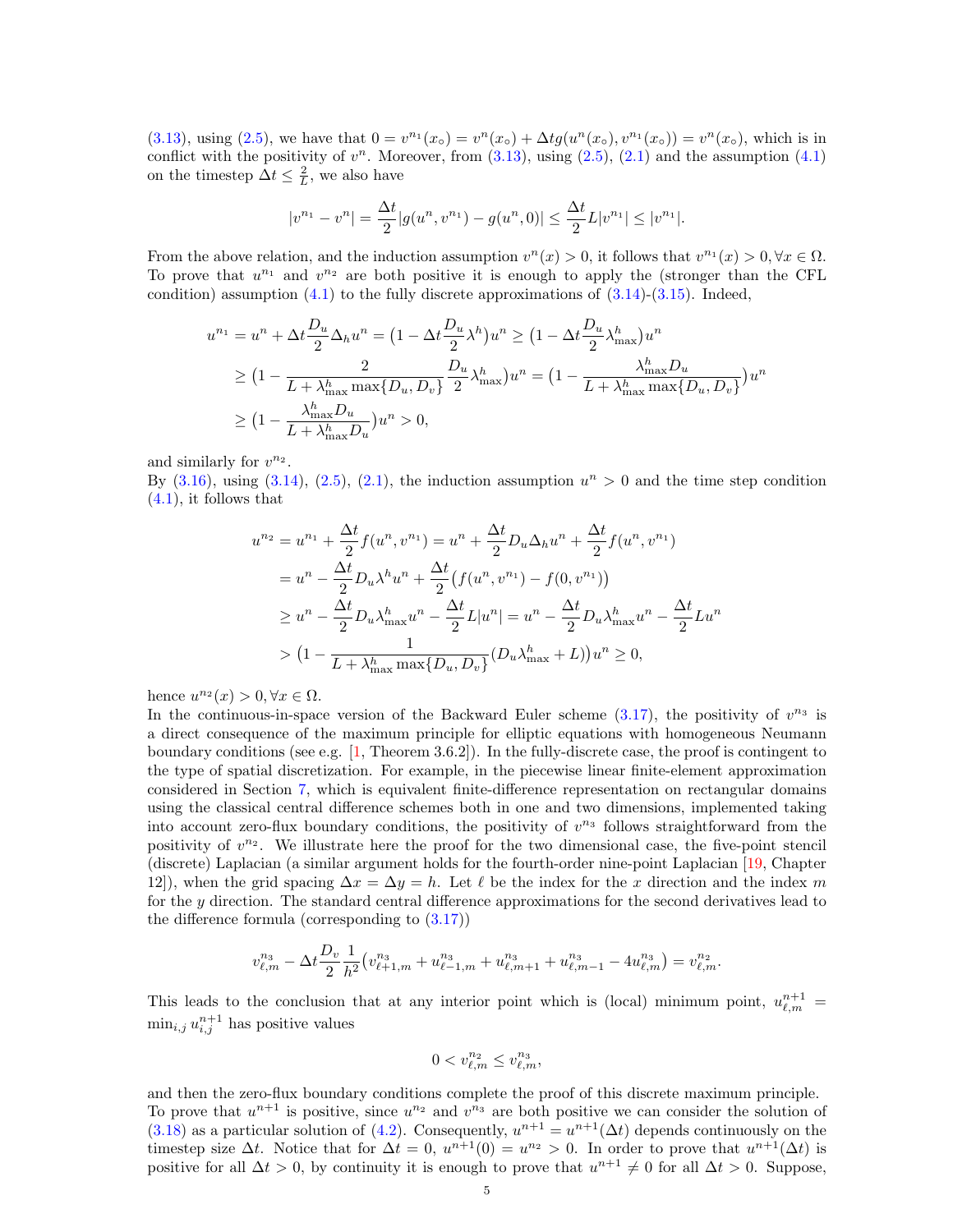in contradiction, that  $\exists \Delta t_{\circ} > 0$  such that  $u^{n+1}(\Delta t) > 0$  for all  $\Delta t < \Delta t_{\circ}$  and  $u^{n+1}(\Delta t_{\circ}) = 0$ . By  $(3.18)$  and  $(2.5)$  we obtain that

$$
u^{n+1}(\Delta t_{\circ}) - \frac{\Delta t_{\circ}}{2}D_{u}\Delta u^{n+1}(\Delta t_{\circ}) = u^{n_{2}} + \frac{\Delta t_{\circ}}{2}f(u^{n+1}(\Delta t_{\circ}), v^{n_{3}}) = u^{n_{2}} > 0;
$$

hence, from the strong maximum principle and Hopf's lemma for elliptic equations, the positivity of  $u^{n+1}(\Delta t_{\circ})$  follows - which is in conflict with the assumption. Finally, the positivity of  $v^{n+1}$  follows by [\(3.19\)](#page-3-4), using [\(2.5\)](#page-1-5), [\(2.1\)](#page-1-6), the positivity of  $v^{n_3}$  and the assumption  $\Delta t < \frac{2}{L}$ 

$$
v^{n+1} = v^{n_3} + \frac{\Delta t}{2} g(u^{n+1, v^{n_3}}) = v^{n_3} + \frac{\Delta t}{2} (g(u^{n+1}, v^{n_3}) - g(u^{n+1}, 0))
$$
  
 
$$
\ge v^{n_3} - \frac{\Delta t}{2} L |v^{n_3}| = (1 - \frac{\Delta t}{2} L) v^{n_3} > 0.
$$

## <span id="page-5-0"></span>5. Stability.

**5.1.**  $u^n$  estimate. We derive energy estimates for u in a usual manner. First we use  $(u^{n+1} +$  $(u^n)/2$  as the test function in  $(3.11)$  to obtain the following energy equality

$$
\frac{1}{2\Delta t} \|u^{n+1}\|^2 - \frac{1}{2\Delta t} \|u^n\|^2 + D_u \|\nabla \frac{u^{n+1} + u^n}{2}\|^2
$$
\n
$$
= \frac{1}{4} \langle f(u^n, v^{n_1}) + f(u^{n+1}, v^{n_2}), u^{n+1} + u^n \rangle. \tag{5.1}
$$

REMARK 5.1. If f depends linearly only on the first variable (i.e.,  $f(u, v) = \lambda u$ ), [\(5.1\)](#page-5-1) gives the same energy estimate as the Crank-Nicolson method.

PROPOSITION 5.1. For all  $n = 1, ..., N$  we have

<span id="page-5-2"></span><span id="page-5-1"></span>
$$
||u^n|| \le 2|\Omega|^{\frac{1}{2}}.\tag{5.2}
$$

**Proof.** First we multiply [\(5.1\)](#page-5-1) by  $2\Delta t$ , then use assumption [\(2.3\)](#page-1-3), the polarized identity, and that  $u^n, v^n$  are non-negative for all n, to get

$$
||u^{n+1}||^{2} - ||u^{n}||^{2} + 2\Delta t D_{u} ||\nabla \frac{u^{n+1} + u^{n}}{2} ||^{2}
$$
  
\n
$$
= \frac{\Delta t}{2} \langle f(u^{n}, v^{n_{1}}) + f(u^{n+1}, v^{n_{2}}), u^{n+1} + u^{n} \rangle
$$
  
\n
$$
\leq \frac{\Delta t}{2} \langle u^{n} (1 - u^{n}), u^{n+1} + u^{n} \rangle + \frac{\Delta t}{2} \langle u^{n+1} (1 - u^{n+1}), u^{n+1} + u^{n} \rangle
$$
  
\n
$$
= \frac{\Delta t}{2} \langle u^{n} - |u^{n}|^{2}, u^{n+1} + u^{n} \rangle + \frac{\Delta t}{2} \langle u^{n+1} - |u^{n+1}|^{2}, u^{n+1} + u^{n} \rangle
$$
  
\n
$$
= \frac{\Delta t}{2} \langle u^{n} - |u^{n}|^{2}, u^{n+1} \rangle + \frac{\Delta t}{2} \langle u^{n} - |u^{n}|^{2}, u^{n} \rangle
$$
  
\n
$$
+ \frac{\Delta t}{2} \langle u^{n+1} - |u^{n+1}|^{2}, u^{n+1} \rangle + \frac{\Delta t}{2} \langle u^{n+1} - |u^{n+1}|^{2}, u^{n} \rangle
$$
  
\n
$$
= \frac{\Delta t}{2} \langle u^{n} - |u^{n}|^{2}, u^{n+1} \rangle + \frac{\Delta t}{2} (||u^{n}||^{2} - ||u^{n}||_{L^{3}(D)}^{3})
$$
  
\n
$$
+ \frac{\Delta t}{2} (||u^{n+1}||^{2} - ||u^{n+1}||_{L^{3}(D)}^{3}) + \frac{\Delta t}{2} \langle u^{n+1} - |u^{n+1}|^{2}, u^{n} \rangle
$$
  
\n
$$
\leq \frac{\Delta t}{2} \langle u^{n}, u^{n+1} \rangle + \frac{\Delta t}{2} (||u^{n}||^{2} - ||u^{n}||_{L^{3}(D)}^{3})
$$
  
\n
$$
+ \frac{\Delta t}{2} (||u^{n+1}||^{2} - ||u^{n+1}||_{L^{3}(D)}^{3}) + \frac{\Delta t}{2} \langle u^{n+1},
$$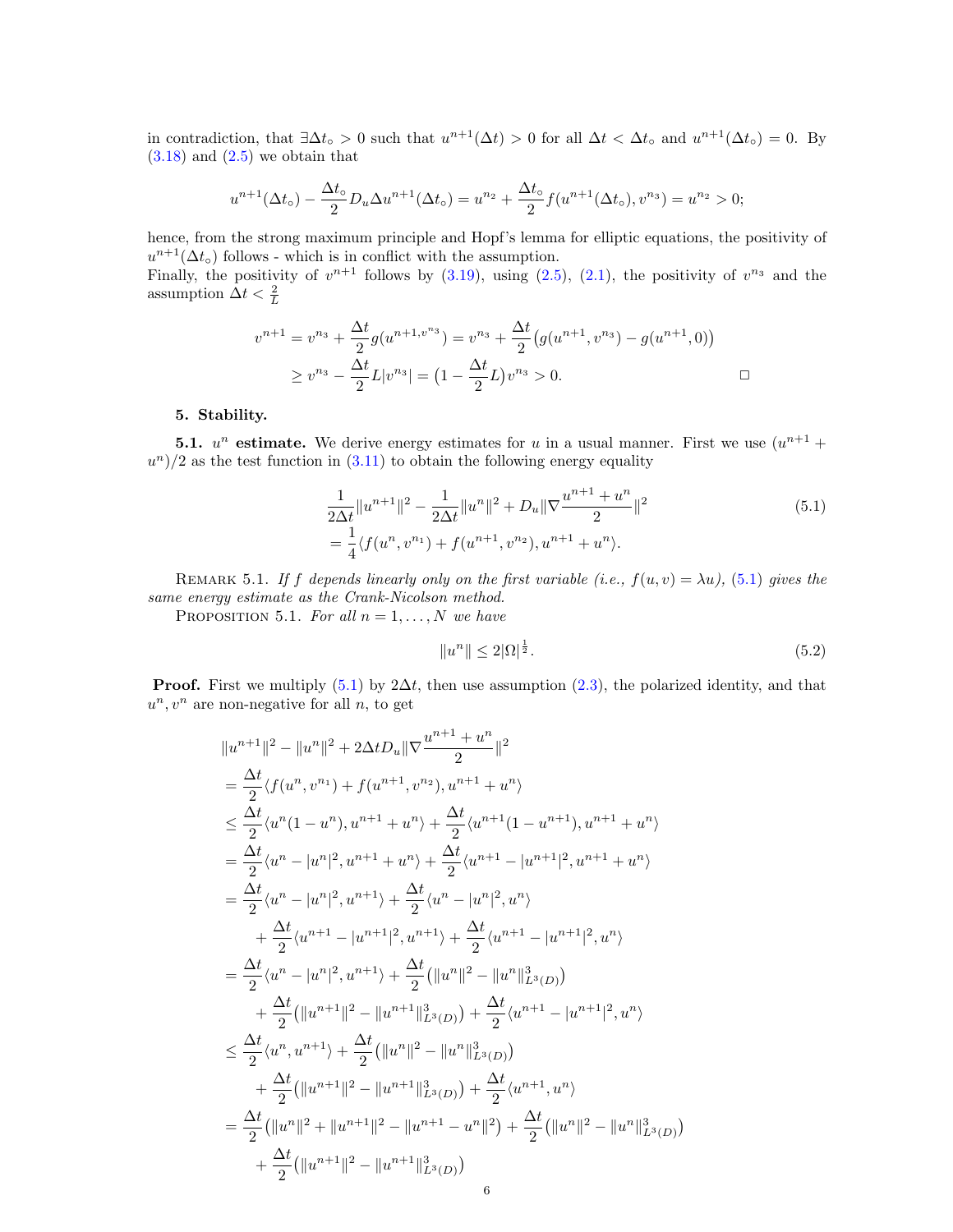$$
= \Delta t \left( \|u^n\|^2 + \|u^{n+1}\|^2 \right) - \frac{\Delta t}{2} \|u^{n+1} - u^n\|^2 - \frac{\Delta t}{2} \|u^n\|^3_{L^3(\Omega)} - \frac{\Delta t}{2} \|u^{n+1}\|^3_{L^3(\Omega)}
$$

which simplifies to

$$
||u^{n+1}||^2 - ||u^n||^2 + \frac{\Delta t}{2} ||u^{n+1} - u^n||^2 + 2\Delta t D_u ||\nabla \frac{u^{n+1} + u^n}{2}||^2
$$
  
\n
$$
\leq \Delta t (||u^n||^2 + ||u^{n+1}||^2) - \frac{\Delta t}{2} ||u^n||_{L^3(D)}^3 - \frac{\Delta t}{2} ||u^{n+1}||_{L^3(D)}^3.
$$

Using now Hölder's inequality  $(\|\phi\|_{L^2(\Omega)} \leq |\Omega|^{\frac{1}{6}} \|\phi\|_{L^3(\Omega)})$  we have

$$
||u^{n+1}||^{2} - ||u^{n}||^{2} + \frac{\Delta t}{2}||u^{n+1} - u^{n}||^{2} + 2\Delta t D_{u}||\nabla \frac{u^{n+1} + u^{n}}{2}||^{2}
$$
  
\n
$$
\leq \Delta t (||u^{n}||^{2} + ||u^{n+1}||^{2}) - \frac{\Delta t}{2}|\Omega|^{-\frac{1}{2}}||u^{n}||_{L^{2}(D)}^{3} - \frac{\Delta t}{2}|\Omega|^{-\frac{1}{2}}||u^{n+1}||_{L^{2}(D)}^{3}
$$
  
\n
$$
\leq \Delta t (||u^{n}|| + ||u^{n+1}||)^{2} - \frac{\Delta t}{2}|\Omega|^{-\frac{1}{2}} (||u^{n}||_{L^{2}(D)}^{3} + ||u^{n+1}||_{L^{2}(D)}^{3})
$$
  
\n
$$
= \Delta t (||u^{n}|| + ||u^{n+1}||)^{2} - \frac{\Delta t}{2}|\Omega|^{-\frac{1}{2}} (||u^{n}|| + ||u^{n+1}||) (||u^{n}||^{2} + ||u^{n+1}||||u^{n}|| + ||u^{n+1}||^{2})
$$
  
\n
$$
\leq \Delta t (||u^{n}|| + ||u^{n+1}||)^{2} - \frac{\Delta t}{2}|\Omega|^{-\frac{1}{2}} (||u^{n}|| + ||u^{n+1}||) (||u^{n}||^{2} + ||u^{n+1}||^{2})
$$
  
\n
$$
= (||u^{n}|| + ||u^{n+1}||) (\Delta t (||u^{n}|| + ||u^{n+1}||) - \frac{\Delta t}{2}|\Omega|^{-\frac{1}{2}} (||u^{n}||^{2} + ||u^{n+1}||^{2}) )
$$

which dividing by  $(\|u^n\| + \|u^{n+1}\|)$  yields

$$
||u^{n+1}|| - ||u^n|| + \frac{\Delta t}{2} \frac{||u^{n+1} - u^n||^2}{||u^n|| + ||u^{n+1}||} + 2\Delta t D_u \frac{||\nabla \frac{u^{n+1} + u^n}{2}||^2}{||u^n|| + ||u^{n+1}||}
$$
  
\n
$$
\leq \Delta t (||u^n|| + ||u^{n+1}||) - \frac{\Delta t}{2} |\Omega|^{-\frac{1}{2}} (||u^n||^2 + ||u^{n+1}||^2).
$$

Furthermore, division by  $||u^n|| ||u^{n+1}||$  yields

<span id="page-6-0"></span>
$$
\frac{1}{\|u^{n+1}\|} - \frac{1}{\|u^n\|} + \Delta t \left(\frac{1}{\|u^n\|} + \frac{1}{\|u^{n+1}\|}\right) \ge |\Omega|^{-\frac{1}{2}} \Delta t + \Delta t \mathcal{E}_n,\tag{5.3}
$$

where

$$
\mathcal{E}_n := \frac{1}{\|u^n\| \|u^{n+1}\| (\|u^n\| + \|u^{n+1}\|)} \Big(\frac{1}{2}(\|u^{n+1} - u^n\|^2) + 2D_u \|\nabla \frac{u^{n+1} + u^n}{2}\|^2\Big).
$$

Now we multiply [\(5.3\)](#page-6-0) by  $\frac{(1+\Delta t)^n}{(1-\Delta t)^n}$  and sum for  $n=0,\ldots,N-1$  to obtain

$$
\frac{1}{\|u^N\|} \frac{(1+\Delta t)^N}{(1-\Delta t)^{N-1}} - \frac{1}{\|u^0\|} (1-\Delta t) \ge \frac{1}{2} |\Omega|^{-\frac{1}{2}} (1-\Delta t) \left( \left( \frac{1+\Delta t}{1-\Delta t} \right)^N - 1 \right) + \Delta t \sum_{n=0}^{N-1} \frac{(1+\Delta t)^n}{(1-\Delta t)^n} \mathcal{E}_n.
$$

Next we multiply by  $\frac{(1-\Delta t)^{N-1}}{(1+\Delta t)^N}$  $(1+\Delta t)^N$ 

$$
\frac{1}{\|u^N\|} - \frac{1}{\|u^0\|} (1 - \Delta t) \frac{(1 - \Delta t)^{N-1}}{(1 + \Delta t)^N} \ge \frac{1}{2} |\Omega|^{-\frac{1}{2}} \left(1 - \frac{(1 - \Delta t)^N}{(1 + \Delta t)^N}\right) + \Delta t \frac{(1 - \Delta t)^{N-1}}{(1 + \Delta t)^N} \sum_{n=0}^{N-1} \frac{(1 + \Delta t)^n}{(1 - \Delta t)^n} \mathcal{E}_n
$$

and rearrange

$$
\|u^N\| \leq \frac{1}{\frac{1}{\|u^0\|}\frac{(1-\Delta t)^N}{(1+\Delta t)^N} + \frac{1}{2}|\Omega|^{-\frac{1}{2}}\Big(1 - \frac{(1-\Delta t)^N}{(1+\Delta t)^N}\Big) + \Delta t \frac{(1-\Delta t)^{N-1}}{(1+\Delta t)^N} \sum_{n=0}^{N-1} \frac{(1+\Delta t)^n}{(1-\Delta t)^n} \mathcal{E}_n}
$$

which finally gives  $(5.2)$ .  $\Box$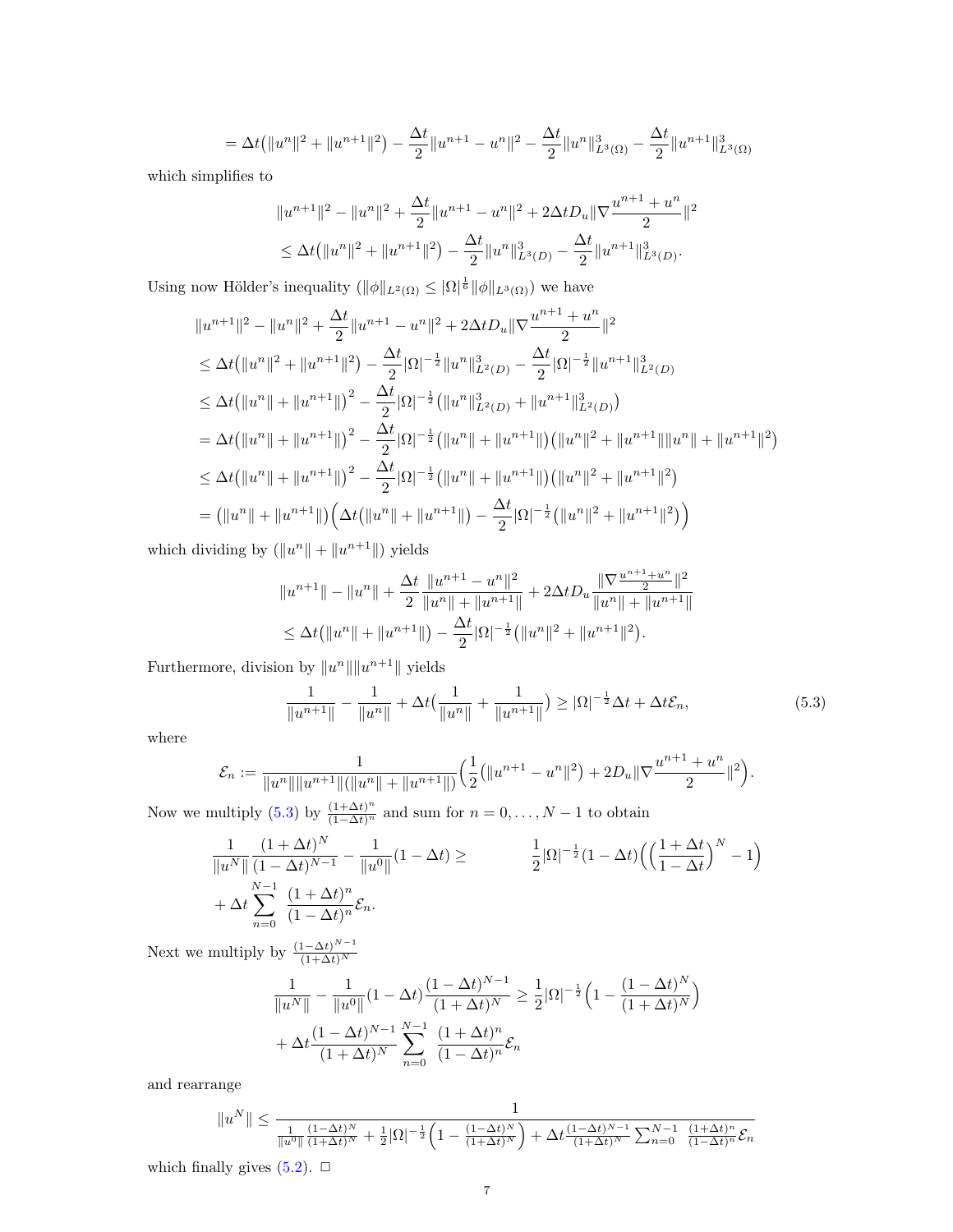**5.2.**  $v^n$  estimate. We will derive now energy estimates for v. First, subtract  $(3.10)$  from  $(3.12)$ to get

<span id="page-7-7"></span><span id="page-7-0"></span>
$$
\frac{v^{n+1} - v^{n_2}}{\Delta t} = \frac{1}{2}g(u^{n+1}, v^{n_2}),\tag{5.4}
$$

then multiply by  $v^{n+1}$  and integrate over the space domain to obtain

$$
\frac{1}{2\Delta t} \|v^{n+1}\|^2 - \frac{1}{2\Delta t} \|v^{n+1}\|^2 + \frac{1}{2\Delta t} \|v^{n+1} - v^{n+1}\|^2 = \frac{1}{2} \langle g(u^{n+1}, v^{n+1}), v^{n+1} \rangle.
$$
 (5.5)

Next subtract  $(3.9)$  from  $(3.10)$  to get

<span id="page-7-3"></span><span id="page-7-2"></span><span id="page-7-1"></span>
$$
\frac{v^{n_2} - v^{n_1}}{\Delta t} = \frac{1}{2} \left( D_v \Delta_h v^{n_1} + D_v \Delta_h v^{n_2} \right),\tag{5.6}
$$

which, when tested with  $(v^{n_2} + v^{n_1})/2$ , gives

$$
\frac{1}{2\Delta t} \|v^{n_2}\|^2 - \frac{1}{2\Delta t} \|v^{n_1}\|^2 + D_v \|\nabla_h \frac{v^{n_1} + v^{n_2}}{2}\|^2 = 0.
$$
 (5.7)

Multiplying  $(3.9)$  with  $v^{n_1}$  yields

$$
\frac{1}{2\Delta t} \|v^{n_1}\|^2 - \frac{1}{2\Delta t} \|v^n\|^2 + \frac{1}{2\Delta t} \|v^{n_1} - v^n\|^2 = \frac{1}{2} \langle g(u^n, v^{n_1}), v^{n_1} \rangle. \tag{5.8}
$$

Finally add  $(5.5)$ ,  $(5.7)$  and  $(5.8)$  and obtain

$$
\frac{1}{2\Delta t} \|v^{n+1}\|^2 - \frac{1}{2\Delta t} \|v^n\|^2
$$
\n
$$
+ \frac{1}{2\Delta t} \|v^{n+1} - v^{n+1}\|^2 + \frac{1}{2\Delta t} \|v^{n+1} - v^{n}\|^2 + D_v \|\nabla_h \frac{v^{n+1} + v^{n+1}}{2} \|^2
$$
\n
$$
= \frac{1}{2} \langle g(u^{n+1}, v^{n+1}), v^{n+1}\rangle + \frac{1}{2} \langle g(u^n, v^{n+1}), v^{n+1}\rangle.
$$
\n(5.9)

Since the nonlinearity g depends heavily on the intermediary time steps  $n_1, n_2$ , bounding the RHS of  $(5.9)$  in terms of  $v^{n+1}$ ,  $v^n$  requires manipulation of the intermediary relations  $(5.5)$ ,  $(5.7)$ ,  $(5.8).$  $(5.8).$ 

PROPOSITION 5.2. For all  $m = 1, ..., N$  we have

$$
||v^m||^2 + \frac{1}{1 - \frac{1}{2}C_g \Delta t} \sum_{n=0}^{m-1} ||v^{n+1} - v^{n}||^2 + \frac{1 + \frac{1}{2}C_g \Delta t}{(1 - C_g \Delta t)(1 - \frac{1}{2}C_g \Delta t)} \sum_{n=0}^{m-1} ||v^{n} - v^{n}||^2
$$
\n
$$
+ \Delta t D_v \frac{2 + C_g \Delta t}{1 - \frac{1}{2}C_g \Delta t} ||\nabla_h \sum_{n=0}^{m-1} \frac{v^{n} + v^{n} }{2} ||^2 + \frac{\frac{1}{2}C_g \Delta t}{1 - \frac{1}{2}C_g \Delta t} \sum_{n=0}^{m-1} |||v^{n} - ||v^{n+1}|||^2
$$
\n
$$
\leq ||v^0||^2 \exp\left(\frac{2C_g N \Delta t}{(1 - \frac{1}{2}C_g \Delta t)(1 - C_g \Delta t)}\right).
$$
\n(5.10)

**Proof.** From  $(5.7)$  we deduce

<span id="page-7-6"></span><span id="page-7-5"></span><span id="page-7-4"></span>
$$
||v^{n_2}||^2 + 2\Delta t D_v ||\nabla_h \frac{v^{n_1} + v^{n_2}}{2}||^2 \le ||v^{n_1}||^2,
$$

while using assumptions  $(2.4)$ ,  $(4.1)$  and Theorem [4.1,](#page-3-14) relation  $(5.8)$  yields

$$
||v^{n_1}||^2 + \frac{1}{1 - C_g \Delta t} ||v^{n_1} - v^n||^2 \le \frac{1}{1 - C_g \Delta t} ||v^n||^2,
$$
\n(5.11)

and therefore

$$
||v^{n_2}||^2 + 2\Delta t D_v ||\nabla_h \frac{v^{n_1} + v^{n_2}}{2}||^2 + \frac{1}{1 - C_g \Delta t} ||v^{n_1} - v^n||^2 \le \frac{1}{1 - C_g \Delta t} ||v^n||^2. \tag{5.12}
$$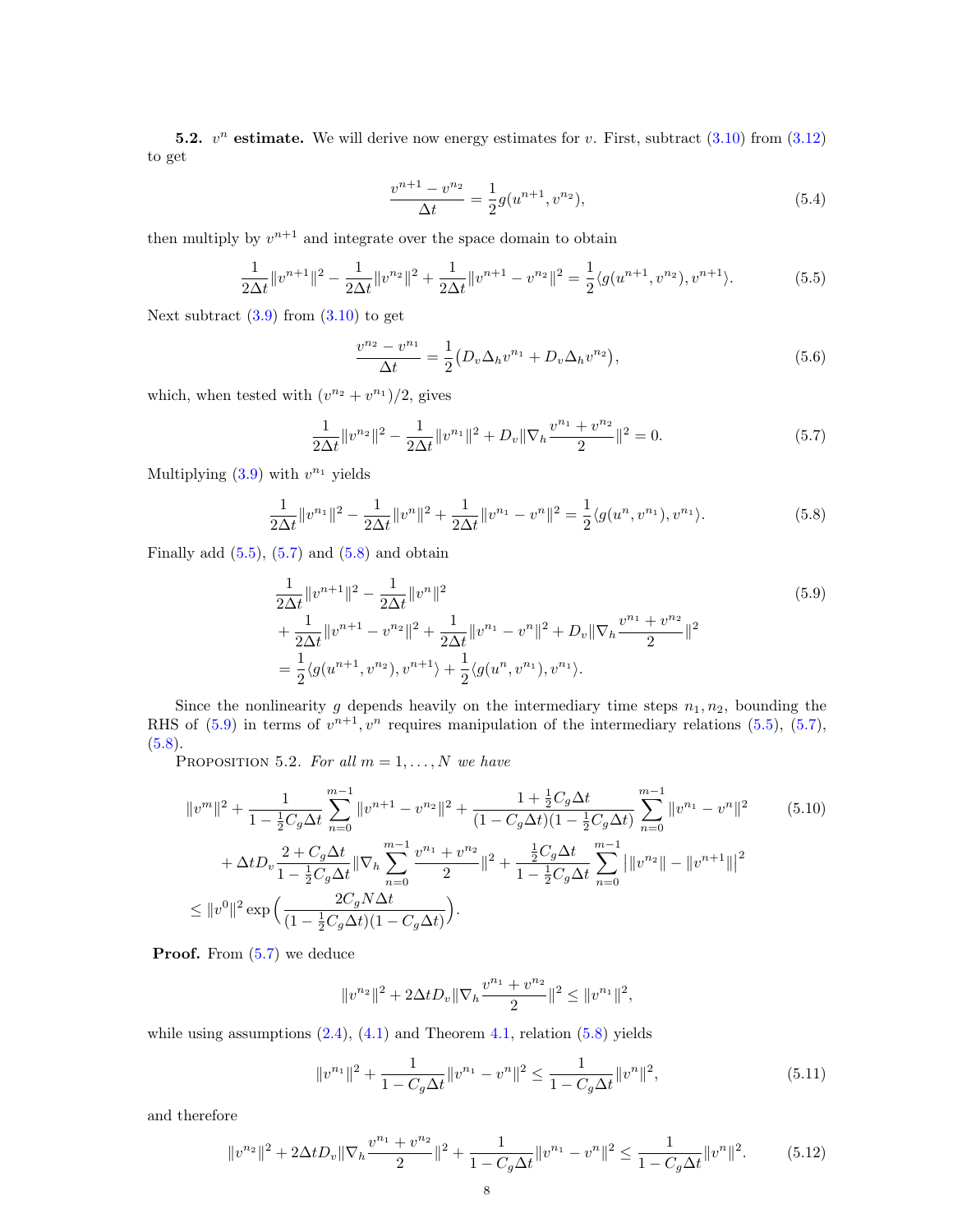Multiplying [\(5.9\)](#page-7-3) by  $\Delta t$ , using [\(2.4\)](#page-1-4), the Cauchy-Schwarz inequality, [\(5.11\)](#page-7-4)-[\(5.12\)](#page-7-5), we obtain

$$
\begin{aligned} &\|v^{n+1}\|^2-\|v^n\|^2+\frac{1}{1-\frac{1}{2}C_g\Delta t}\|v^{n+1}-v^{n_2}\|^2+\frac{1+\frac{1}{2}C_g\Delta t}{(1-C_g\Delta t)(1-\frac{1}{2}C_g\Delta t)}\|v^{n_1}-v^n\|^2\\ &+\Delta t D_v\frac{2+C_g\Delta t}{1-\frac{1}{2}C_g\Delta t}\|\nabla_h\frac{v^{n_1}+v^{n_2}}{2}\|^2+\frac{\frac{1}{2}C_g\Delta t}{1-\frac{1}{2}C_g\Delta t}\big|\|v^{n_2}\|-\|v^{n+1}\|\big|^2\\ &\leq \frac{2C_g\Delta t}{(1-\frac{1}{2}C_g\Delta t)(1-C_g\Delta t)}\|v^n\|^2. \end{aligned}
$$

Summation from  $n = 0$  to  $m - 1$  and use of Gronwall's inequality consequently gives [\(5.10\)](#page-7-6). □

<span id="page-8-0"></span>**6. Error estimates.** Let  $\varepsilon_u^{n+\frac{1}{2}}, \varepsilon_v^{n+\frac{1}{2}} \in (H^1(\Omega))'$  denote the following local truncation errors for scheme [\(3.11\)](#page-3-12)-[\(3.10\)](#page-3-13)

$$
\langle \varepsilon_u^{n+\frac{1}{2}}, \chi \rangle := \frac{1}{\Delta t} \langle u(t_{n+1}) - u(t_n), \chi \rangle - \frac{1}{2} \langle f(u(t_n), v(t_n)) + f(u(t_{n+1}), v(t_{n+1})), \chi \rangle + D_u(\nabla \frac{u(t_{n+1}) + u(t_n)}{2}, \nabla \chi),
$$
  

$$
\langle \varepsilon_v^{n+\frac{1}{2}}, \chi \rangle := \frac{1}{\Delta t} \langle v(t_{n+1}) - v(t_n), \chi \rangle - \frac{1}{2} \langle g(u(t_n), v(t_n)) + g(u(t_{n+1}), v(t_{n+1})), \chi \rangle + D_v(\nabla \frac{v(t_{n+1}) + v(t_n)}{2}, \nabla \chi),
$$
\n(6.2)

where  $\chi \in H^1(\Omega)$ , and  $e_u^n, e_v^n \in H^1(\Omega)$  denote the pointwise errors

<span id="page-8-3"></span><span id="page-8-2"></span><span id="page-8-1"></span>
$$
e_u^n = u(t_n) - u^n
$$
,  $e_v^n = v(t_n) - v^n$ .

<span id="page-8-4"></span>LEMMA 6.1. Assume the classical solution of  $(1.1)-(1.2)$  $(1.1)-(1.2)$  $(1.1)-(1.2)$  has the following regularity

$$
\frac{d^2u}{dt^2}, \frac{d^2v}{dt^2} \in L^2(0, T, H^1(\Omega)), \qquad \frac{du}{dt}, \frac{dv}{dt}, \frac{d^3u}{dt^3}, \frac{d^3v}{dt^3} \in L^2(0, T, (H^1(\Omega))').
$$
 (6.3)

Then the truncation errors satisfy the following bound:

$$
\Delta t \sum_{n=0}^{N-1} \left( \frac{1}{D_u} \|\varepsilon_u^{n+\frac{1}{2}}\|_{*}^{2} + \frac{1}{D_v} \|\varepsilon_v^{n+\frac{1}{2}}\|_{*}^{2} \right)
$$
\n
$$
\leq \frac{\Delta t^{4}}{2^{4}} \int_{t_0}^{t_N} \left[ \frac{1}{5D_u} \|u'''(t)\|^{2} + \frac{1}{5D_v} \|v'''(t)\|^{2} + \frac{1}{3} \left( \frac{1}{D_u} \|\nabla f\|_{L^{\infty}(0,T;L^{\infty}(\Omega))}^{2} + \frac{1}{D_v} \|\nabla g\|_{L^{\infty}(0,T;L^{\infty}(\Omega))}^{2} \right) \left( \|u''(t)\|^{2} + \|v''(t)\|^{2} \right)
$$
\n
$$
+ \left( \frac{1}{D_u} \|\nabla^2 f\|_{L^{\infty}(0,T;L^{\infty}(\Omega))}^{2} + \frac{1}{D_v} \|\nabla^2 g\|_{L^{\infty}(0,T;L^{\infty}(\Omega))}^{2} \right) \left( \|u'(t)\|_{L^4(\Omega)}^{4} + \|v'(t)\|_{L^4(\Omega)}^{4} \right)
$$
\n
$$
+ \frac{1}{12} \left( D_u \|\nabla u''(t)\|^{2} + D_v \|\nabla v''(t)\|^{2} \right) \right] dt.
$$
\n(6.4)

**Proof.** Using Taylor's formula to expand  $v(t_n)$ ,  $v(t_{n+1})$ ,  $u(t_n)$ ,  $u(t_{n+1})$  about  $t_{n+\frac{1}{2}}$  we have

$$
\langle \varepsilon_{u}^{n+\frac{1}{2}}, \chi \rangle \leq \frac{\Delta t^{3/2}}{8\sqrt{5}} \Big( \int_{t_{n}}^{t_{n}+\Delta t} \|u'''(t)\|^{2} dt \Big)^{1/2} \|\chi\| + \frac{\Delta t^{3/2}}{8\sqrt{3}} \|\nabla f\|_{L^{\infty}(0,T;L^{\infty}(\Omega))} \Big( \int_{t_{n}}^{t_{n+1}} (\|u''(t)\|^{2} + \|v''(t)\|^{2}) dt \Big)^{1/2} \|\chi\| + \frac{\Delta t^{3/2}}{8} \|\nabla^{2} f\|_{L^{\infty}(0,T;L^{\infty}(\Omega))} \Big( \int_{t_{n}}^{t_{n+1}} (\|u'(t)\|_{L^{4}(\Omega)}^{4} + \|v'(t)\|_{L^{4}(\Omega)}^{4}) dt \Big)^{1/2} \|\chi\| + \frac{\Delta t^{3/2}}{16\sqrt{3}} D_{u} \Big( \int_{t_{n}}^{t_{n}+\Delta t} \|\nabla u''(t)\|^{2} dt \Big)^{1/2} \|\nabla \chi\|,
$$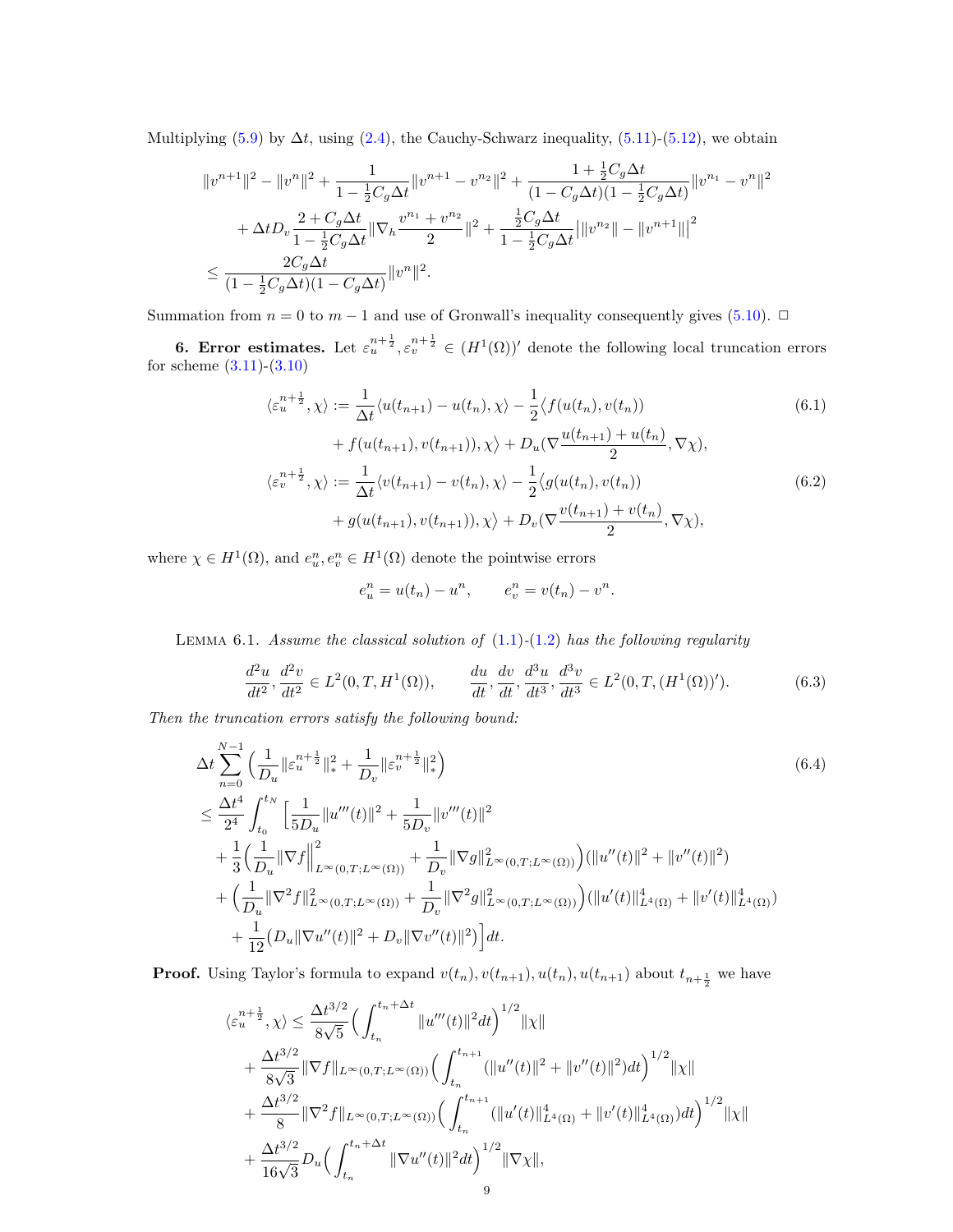and

$$
\langle \varepsilon_v^{n+\frac{1}{2}}, \chi \rangle \leq \frac{\Delta t^{3/2}}{8\sqrt{5}} \Big( \int_{t_n}^{t_n + \Delta t} \|v'''(t)\|^2 dt \Big)^{1/2} \|\chi\| + \frac{\Delta t^{3/2}}{8\sqrt{3}} \|\nabla g\|_{L^{\infty}(0,T;L^{\infty}(\Omega))} \Big( \int_{t_n}^{t_{n+1}} (\|u''(t)\|^2 + \|v''(t)\|^2) dt \Big)^{1/2} \|\chi\| + \frac{\Delta t^{3/2}}{8} \|\nabla^2 g\|_{L^{\infty}(0,T;L^{\infty}(\Omega))} \Big( \int_{t_n}^{t_{n+1}} (\|u'(t)\|_{L^4(\Omega)}^4 + \|v'(t)\|_{L^4(\Omega)}^4) dt \Big)^{1/2} \|\chi\| + \frac{\Delta t^{3/2}}{16\sqrt{3}} D_v \Big( \int_{t_n}^{t_n + \Delta t} \|\nabla v''(t)\|^2 dt \Big)^{1/2} \|\nabla \chi\|,
$$

which yields  $(6.4)$  in a standard manner.  $\Box$ 

To establish the error estimate for the numerical solution, we also need an energy-type bound for the errors in terms of local truncation errors. We start by proving a preliminary estimate.

LEMMA 6.2. Assume that the reaction terms and the solution to the system  $(3.9)-(3.12)$  $(3.9)-(3.12)$  $(3.9)-(3.12)$  are sufficiently regular. Then, the following inequalities hold

<span id="page-9-3"></span><span id="page-9-1"></span><span id="page-9-0"></span>
$$
\left\|\nabla \frac{(v^{n+1} + v^n) - (v^{n_2} + v^{n_1})}{2}\right\| \le C\Delta t^2,\tag{6.5}
$$

$$
||f(u^n, v^n) - f(u^n, v^{n_1}) + f(u^{n+1}, v^{n+1}) - f(u^{n+1}, v^{n_2})||
$$
  
+ 
$$
||g(u^n, v^n) - g(u^n, v^{n_1}) + g(u^{n+1}, v^{n+1}) - g(u^{n+1}, v^{n_2})|| \le C\Delta t^2.
$$
 (6.6)

**Proof.** First add  $(3.9)$  and  $(3.10)$ , then subtract the result from  $(3.12)$  to get

$$
(v^{n+1} + v^n) - (v^{n_2} + v^{n_1}) = \frac{\Delta t}{2} (g(u^{n+1}, v^{n_2}) - g(u^n, v^{n_1})).
$$

Next we use Taylor expansion, assume that the gradient and the Hessian of g are uniformly bounded, and that the sequences  $\{u^n\}, \{v^{n_1}\}, \{v^{n_2}\}\$ are uniformly bounded in  $H^1(\Omega)$ , to obtain

$$
\Big\|\nabla \frac{(v^{n+1}+v^n)-(v^{n_2}+v^{n_1})}{2}\Big\|\leq C\Delta t\Big(\|u^{n+1}-u^n\|_{H^1(\Omega)}+\|v^{n_2}-v^{n_1}\|_{H^1(\Omega)}\Big).
$$

Finally, provided that  $\{u^n\}, \{v^{n_1}\}, \{v^{n_2}\}\$  are uniformly bounded in  $H^3(\Omega)$  and  $f, \nabla f$  are bounded, the equations  $(3.11)$  and  $(5.6)$  imply the estimate  $(6.5)$ .

To prove  $(6.6)$ , we proceed similarly. We note that subtracting  $(3.10)$  from  $(3.12)$  gives

<span id="page-9-4"></span><span id="page-9-2"></span>
$$
\frac{v^{n+1} - v^{n_2}}{\Delta t} = \frac{1}{2}g(u^{n+1}, v^{n_2}).
$$
\n(6.7)

Then a combination of Taylor expansions and manipulation of equations [\(3.9\)](#page-3-1), [\(6.7\)](#page-9-2), [\(3.11\)](#page-3-12) and [\(5.6\)](#page-7-7) yields the estimate  $(6.6)$ , and concludes the argument.  $\Box$ 

<span id="page-9-5"></span>LEMMA 6.3. For a sufficiently small timestep, the error in the implicit-symplectic scheme  $(3.11)$ -[\(3.9\)](#page-3-1) satisfies the following stability property

$$
||e_u^N||^2 + ||e_v^N||^2 + \Delta t \sum_{n=0}^{N-1} \left( D_u ||\nabla \frac{e_u^{n+1} + e_u^n}{2}||^2 + D_v ||\nabla \frac{e_v^{n+1} + e_v^n}{2}||^2 \right)
$$
  

$$
\le \exp(\frac{CT}{1 - C\Delta t}) \left( ||e_u^0||^2 + ||e_v^0||^2 + \Delta t \sum_{n=0}^{N-1} \left( \frac{1}{D_u} ||\varepsilon_u^{n+\frac{1}{2}}||_*^2 + \frac{2}{D_v} ||\varepsilon_v^{n+\frac{1}{2}}||_*^2 \right) + CT\Delta t^4 \right).
$$
 (6.8)

**Proof.** We subtract  $(3.11)$ ,  $(3.12)$  from  $(6.1)-(6.2)$  $(6.1)-(6.2)$  $(6.1)-(6.2)$  to obtain

$$
\frac{1}{\Delta t} \langle e_u^{n+1} - e_u^n, \chi \rangle + D_u(\nabla \frac{e_u^{n+1} + e_u^n}{2}, \nabla \chi) = \langle \varepsilon_u^{n+\frac{1}{2}}, \chi \rangle \n+ \frac{1}{2} \langle f(u(t_n), v(t_n)) - f(u^n, v^{n_1}) + f(u(t_{n+1}), v(t_{n+1})) - f(u^{n+1}, v^{n_2}), \chi \rangle,
$$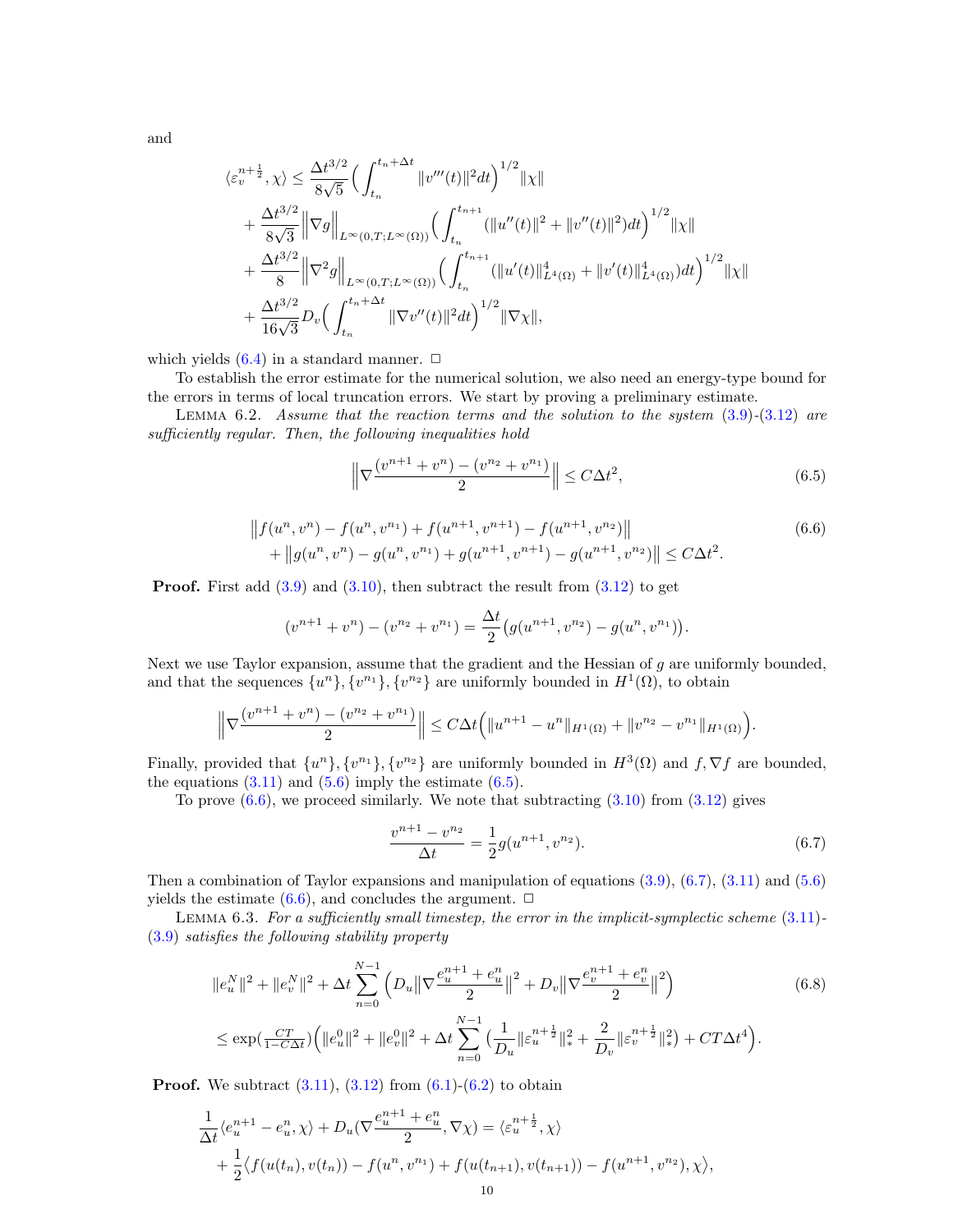$$
\frac{1}{\Delta t} \langle e_v^{n+1} - e_v^n, \chi \rangle + D_v(\nabla \frac{e_v^{n+1} + e_v^n}{2}, \nabla \chi) \n+ D_v(\nabla \frac{(v^{n+1} + v^n) - (v^{n+1} + v^{n+1})}{2}, \nabla \chi) \n= \langle \varepsilon_v^{n+\frac{1}{2}}, \chi \rangle + \frac{1}{2} \langle g(u(t_n), v(t_n)) - g(u^n, v^{n+1}) + g(u(t_{n+1}), v(t_{n+1})) - g(u^{n+1}, v^{n+1}), \chi \rangle.
$$

Next we test with  $\frac{e_u^{n+1}+e_u^n}{2}$ ,  $\frac{e_v^{n+1}+e_v^n}{2}$ , respectively, add up, use the Cauchy-Schwarz inequality and rearrange to obtain

<span id="page-10-1"></span>
$$
\frac{1}{2\Delta t} \left( \|e_{u}^{n+1}\|^{2} + \|e_{v}^{n+1}\|^{2} - \|e_{u}^{n}\|^{2} - \|e_{v}^{n}\|^{2} \right) \right)
$$
\n
$$
+ \frac{D_{u}}{2} \|\nabla \frac{e_{u}^{n+1} + e_{u}^{n}}{2} \|^{2} + \frac{D_{v}}{2} \|\nabla \frac{e_{v}^{n+1} + e_{v}^{n}}{2} \|^{2}
$$
\n
$$
\leq \frac{1}{2D_{u}} \|\varepsilon_{u}^{n+\frac{1}{2}}\|_{*}^{2} + \frac{1}{D_{v}} \|\varepsilon_{v}^{n+\frac{1}{2}}\|_{*}^{2} + \frac{D_{u}}{2} \|\frac{e_{u}^{n+1} + e_{u}^{n}}{2} \|^{2} + \frac{D_{v}}{4} \|\frac{e_{v}^{n+1} + e_{v}^{n}}{2} \|^{2}
$$
\n
$$
+ D_{v} \|\nabla \frac{(v^{n+1} + v^{n}) - (v^{n_{1}} + v^{n_{2}})}{2} \|^{2}
$$
\n
$$
+ \frac{1}{2} \|f(u(t_{n}), v(t_{n})) - f(u^{n}, v^{n_{1}}) + f(u(t_{n+1}), v(t_{n+1})) - f(u^{n+1}, v^{n_{2}}) \| \| \frac{e_{u}^{n+1} + e_{u}^{n}}{2} \|^{2}
$$
\n
$$
+ \frac{1}{2} \|g(u(t_{n}), v(t_{n})) - g(u^{n}, v^{n_{1}}) + g(u(t_{n+1}), v(t_{n+1})) - g(u^{n+1}, v^{n_{2}}) \| \| \frac{e_{v}^{n+1} + e_{v}^{n}}{2} \|^{2}
$$

The third-to-last term in the right-hand-side is going to be handled by the estimate [\(6.5\)](#page-9-0) in the Lemma [6.2.](#page-9-3) The last two terms are treated with a triangle inequality and the following estimate, which is again a consequence of the Taylor expansion and equations  $(3.11)$ ,  $(3.12)$ 

<span id="page-10-0"></span>
$$
||f(u(t_{n+1}), v(t_{n+1})) + f(u(t_n), v(t_n) - (f(u^{n+1}, v^{n+1}) + f(u^n, v^n))||
$$
\n
$$
+ ||g(u(t_{n+1}), v(t_{n+1})) + g(u(t_n), v(t_n) - (g(u^{n+1}, v^{n+1}) + g(u^n, v^n))||
$$
\n
$$
\leq L(||e_u^{n+1} + e_u^n|| + ||e_v^{n+1} + e_v^n||) + C\Delta t^2.
$$
\n(6.10)

Hence using  $(6.5)$ ,  $(6.6)$  and  $(6.10)$  in  $(6.9)$  we obtain

$$
\begin{split} &\frac{1}{2\Delta t}\left(\|e^{n+1}_{u}\|^{2}+\|e^{n+1}_{v}\|^{2}-\|e^{n}_{u}\|^{2}-\|e^{n}_{v}\|^{2}\right) \\ &+\frac{D_{u}}{2}\big\|\nabla\frac{e^{n+1}_{u}+e^{n}_{u}}{2}\big\|^{2}+\frac{D_{v}}{2}\big\|\nabla\frac{e^{n+1}_{v}+e^{n}_{v}}{2}\big\|^{2} \\ &\leq \frac{1}{2D_{u}}\| \varepsilon_{u}^{n+\frac{1}{2}}\|_{*}^{2}+\frac{1}{D_{v}}\| \varepsilon_{v}^{n+\frac{1}{2}}\|_{*}^{2}+C\Big(\|e^{n+1}_{u}\|^{2}+\|e^{n+1}_{v}\|^{2}+\|e^{n}_{u}\|^{2}+\|e^{n}_{v}\|^{2}\Big)+C\Delta t^{4}. \end{split}
$$

Summing for  $n = 0$  to  $N - 1$  yields

$$
\begin{split} &\|e_{u}^{N}\|^{2}+\|e_{v}^{N}\|^{2}+D_{u}\Delta t\sum_{n=0}^{N-1}\left\|\nabla\frac{e_{u}^{n+1}+e_{u}^{n}}{2}\right\|^{2}+D_{v}\Delta t\sum_{n=0}^{N-1}\left\|\nabla\frac{e_{v}^{n+1}+e_{v}^{n}}{2}\right\|^{2}\\ &\leq\|e_{u}^{0}\|^{2}+\|e_{v}^{0}\|^{2}+\frac{1}{D_{u}}\Delta t\sum_{n=0}^{N-1}\|\varepsilon_{u}^{n+\frac{1}{2}}\|_{*}^{2}+\frac{2}{D_{v}}\Delta t\sum_{n=0}^{N-1}\|\varepsilon_{v}^{n+\frac{1}{2}}\|_{*}^{2}+CT\Delta t^{4}\\ &+C\Delta t\sum_{n=0}^{N}\Big(\|e_{u}^{n}\|^{2}+\|e_{v}^{n}\|^{2}\Big). \end{split}
$$

Then under a small timestep condition, the discrete Gronwall inequality [\[11\]](#page-17-10) yields [\(6.8\)](#page-9-4).  $\Box$ 

The error estimate of the semi-discrete-in time approximation [\(3.9\)](#page-3-1)-[\(3.12\)](#page-3-2) follows necessarily, proving the second-order accuracy in time.

PROPOSITION 6.4. Under the assumptions of Lemmata [6.1-](#page-8-4)[6.3,](#page-9-5) suppose also that the error in the initial data is second-order accurate. Then, there exists a positive constant  $C_{\circ}$  such that

$$
||e_u^N||^2 + ||e_v^N||^2 + \Delta t \sum_{n=0}^{N-1} \left( D_u ||\nabla \frac{e_u^{n+1} + e_u^n}{2}||^2 + D_v ||\nabla \frac{e_v^{n+1} + e_v^n}{2}||^2 \right) \leq C_0 \Delta t^4.
$$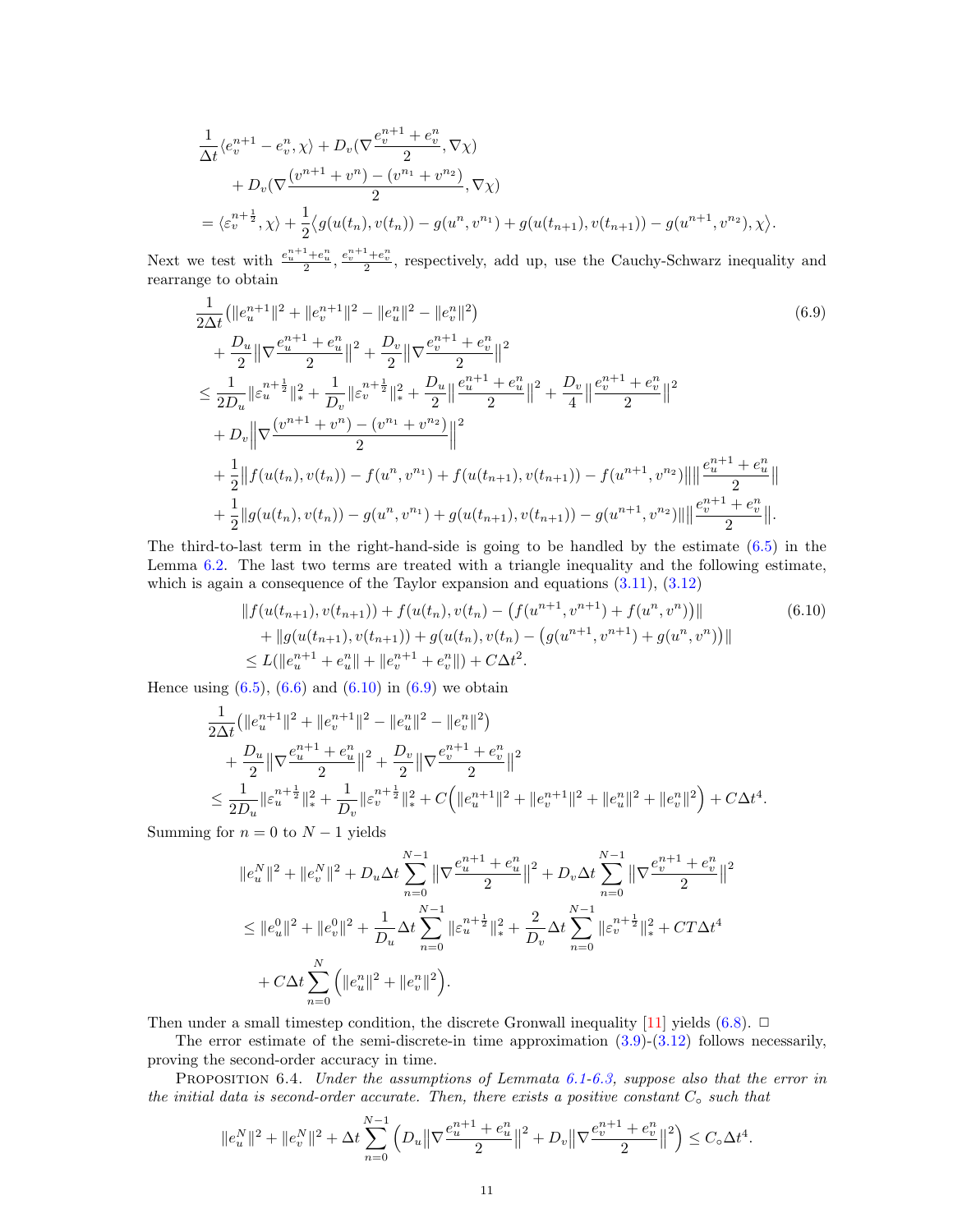<span id="page-11-0"></span>7. A fully discrete approximation. For the numerical implementation of the second-order IMSP scheme, we follow [\[7\]](#page-16-0) and use the Galerkin finite-element approximation with piecewise linear basis functions (which has an equivalent standard finite-difference representation on rectangular domains). Let  $T^h$  be a quasi-uniform partitioning of  $\Omega$  into disjoint open simplices  $\{\tau\}$  with  $h_\tau :=$ diam  $\tau$ and  $h := \max_{\tau \in T^h} h_\tau$ , so that  $\overline{\Omega} = \bigcup_{\tau \in T^h} \overline{\tau}$ . We use the standard Galerkin finite element space of piecewise linear continuous functions defined by:

$$
S^h := \{ v \in C(\overline{\Omega}) : v|_{\tau} \text{ is linear } \forall \tau \in \Omega^h \} \subset H^1(\Omega).
$$

We shall also need the Lagrange interpolation operator  $\pi^h : C(\overline{\Omega}) \to S^h$  s.t.  $\pi^h(v(x_j) = v(x_j))$  for all  $j = 0, \ldots, M$  where  $\{x_j\}_{j=0}^M$  are the nodes of the triangulation. Let  $\{\phi\}_{j=0}^M$  be the standard basis for  $S^h$ , satisfying  $\phi_j(x_i) = \delta_{ij}$ , where  $\{x_j\}_{j=0}^M$  is the set of nodes of  $T^h$ . A discrete  $L^2$  inner product on  $C(\overline{\Omega})$  is then defined by

<span id="page-11-1"></span>
$$
(u, v)^h := \int_{\Omega} \pi^h(u(x)v(x)) dx \equiv \sum_{j=0}^M \hat{M}_{jj} u(x_j)v(x_j),
$$

where  $\hat{M}_{jj} := (1, \phi_j) \equiv (\phi_j, \phi_j)^h$ , corresponding to the (diagonal) lumped mass matrix  $\hat{M}$ . Then, the fully discrete finite-element second-order IMSP approximation can be formulated as follows. Starting with  $U_h^0 = \pi^h(u(x,0))$ , and  $V_h^0 = \pi^h(v(x,0))$  for all  $x \in \Omega_h$ , for  $n = 0, ..., N-1$  find  $U_h^{n_1}, V_h^{n_1}$ ,  $U_h^{n+1}$  and  $V_h^{n+1}$  so that for all  $\chi_h \in S^h$ 

$$
\left(\frac{V_h^{n_1} - V_h^n}{\Delta t}, \chi\right)^h = \left(g(U_h^n, V_h^{n_1}), \chi\right)^h \tag{7.1}
$$

$$
\left(\frac{U_h^{n_1} - U_h^n}{\Delta t}, \chi\right)^h + \frac{D_u}{2} (\nabla U_h^n, \nabla \chi) = 0\tag{7.2}
$$

$$
\left(\frac{V_h^{n_2} - V_h^{n_1}}{\Delta t}, \chi\right)^h + \frac{D_v}{2} (\nabla V_h^{n_1}, \nabla \chi) = 0 \tag{7.3}
$$

$$
\left(\frac{U_h^{n_2} - U_h^{n_1}}{\Delta t}, \chi\right)^h = \frac{1}{2} \left(f(U_h^n, V_h^{n_1}), \chi\right)^h \tag{7.4}
$$

$$
\left(\frac{V_h^{n_3} - V_h^{n_2}}{\Delta t}, \chi\right)^h + \frac{D_v}{2} (\nabla V_h^{n_3}, \nabla \chi) = 0 \tag{7.5}
$$

$$
\left(\frac{U_h^{n+1} - U_h^{n_2}}{\Delta t}, \chi\right)^h + \frac{D_u}{2} (\nabla U_h^{n+1}, \nabla \chi) = \frac{1}{2} \left(f(U_h^{n+1}, V_h^{n_3}), \chi\right)^h \tag{7.6}
$$

$$
\left(\frac{V_h^{n+1} - V_h^{n_3}}{\Delta t}, \chi\right)^h = \frac{1}{2} \left(g(U_h^{n+1}, V_h^{n_3}), \chi\right)^h \tag{7.7}
$$

Choosing  $U_h^n = \sum_{j=0}^h U_j^n \phi_j$ ,  $V_h^n = \sum_{j=0}^h V_j^n \phi_j$ ,  $\chi_h = \phi_i$ ,  $i = 0, \ldots T$ , where  $U_j^n \approx u(x_j, t_n)$ ,  $V_j^n \approx v(x_j, t_n)$ , the above finite-element scheme has an equivalent finite-difference representation on rectangular domains. Indeed, we let the set of nodes  ${x_j}_{j=0}^M$  correspond to a rectangular grid  $\Omega_h \subset \overline{\Omega}$ , with mesh width h. Consider L the approximation of the Laplacian operator  $\Delta$  acting on the element of  $\Omega_h$ , obtained by classical central difference schemes both in one and two dimensions, with zero-flux boundary conditions. Denoting  $I$  the identity matrix, the finite difference IMSP approximation leads to the same steps provided by the finite element scheme [\(7.1-](#page-11-1)[7.6\)](#page-11-2) for the vectors  ${\{\mathbf U}^n\}_i = U_i^n, {\{\mathbf V}^n\}_i = V_i^n:$ 

1. solve the nonlinear system for the vector  $\mathbf{V}^{n_1}$ 

<span id="page-11-2"></span>
$$
\mathbf{V}^{n_1}-\frac{\Delta t}{2}\,g(\mathbf{U}^n,\mathbf{V}^{n_1})=\mathbf{V}^n,
$$

2. evaluate the entries of the vectors  $\mathbf{U}^{n_1}$ ,  $\mathbf{U}^{n_2}$ ,  $\mathbf{V}^{n_2}$ 

$$
\mathbf{U}^{n_1} = (I + \frac{\Delta t}{2} D_u L) \mathbf{U}^n
$$

$$
\mathbf{U}^{n_2} = \mathbf{U}^{n_1} + \frac{\Delta t}{2} f(\mathbf{U}^n, \mathbf{V}^{n_1})
$$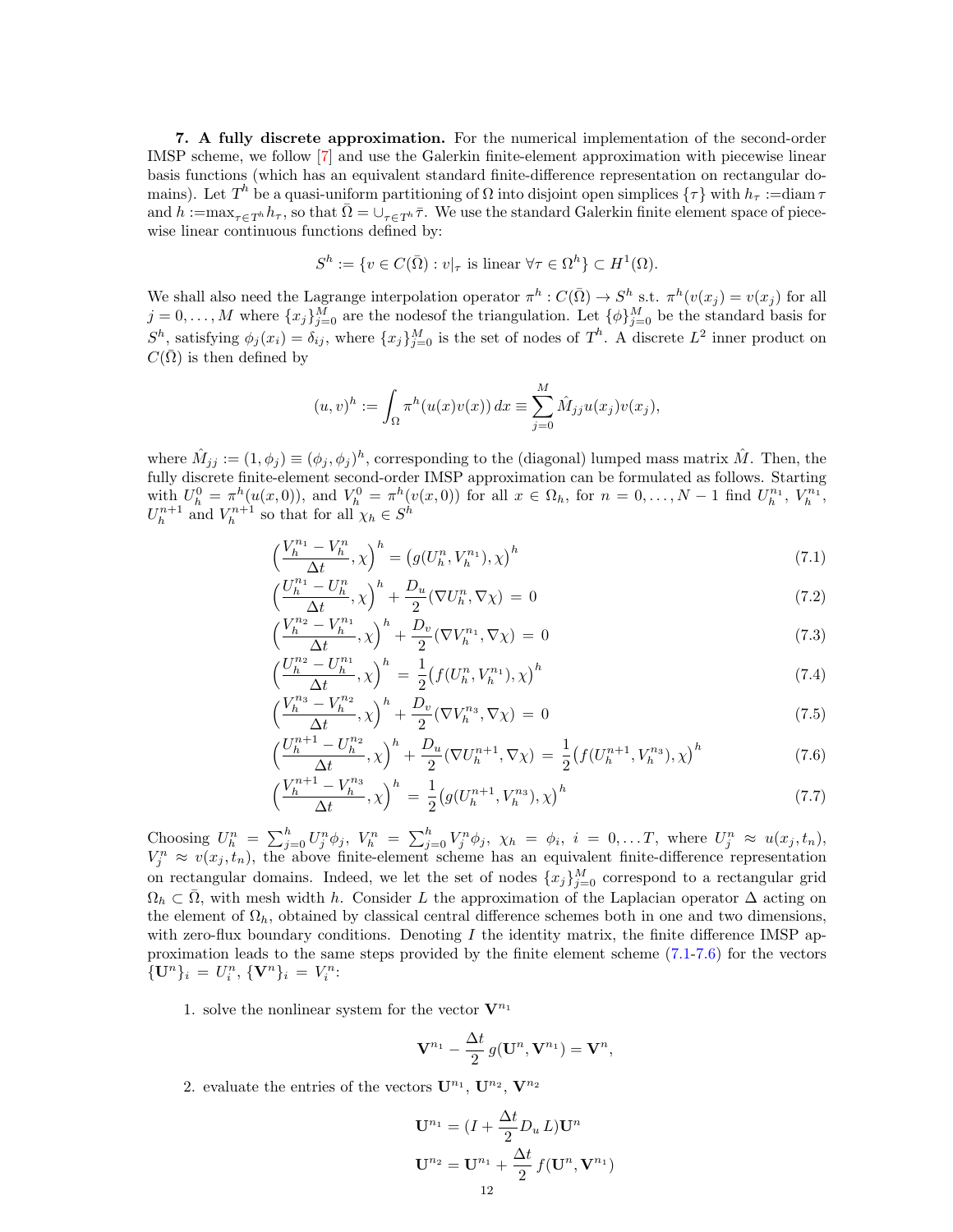$$
\mathbf{V}^{n_2} = (I + \frac{\Delta t}{2} D_v L) \mathbf{V}^n
$$

3. solve the linear system for  $\mathbf{V}^{n_3}$ 

<span id="page-12-1"></span>
$$
(I - \frac{\Delta t}{2} D_v L) \mathbf{V}^{n_3} = \mathbf{V}^{n_2}
$$

4. solve the nonlinear system for the vector  $\mathbf{U}^{n+1}$ 

$$
(I - \frac{\Delta t}{2} D_u L) \mathbf{U}^{n+1} - \frac{\Delta t}{2} f(\mathbf{U}^{n+1}, \mathbf{V}^{n}) = \mathbf{U}^{n}.
$$
 (7.8)

5. evaluate the entries of the vectors  $V^{n+1}$ 

$$
\mathbf{V}^{n+1} = \mathbf{V}^{n_3} + \frac{\Delta t}{2} g(\mathbf{U}^{n+1}, \mathbf{V}^{n_3})
$$

Comparing the above algorithm with the first-order IMSP scheme, we notice that the second-order accuracy requires a major computational effort due to the solution of the nonlinear [\(7.8\)](#page-12-1). Provided that for all n,  $\mathbf{U}_0^{n+1} = \mathbf{U}^n$  is a good approximation of the solution  $\mathbf{U}^{n+1}$ , iterative schemes based on the evaluation of the Jacobian of the function

$$
F(\mathbf{U}) = (I - \frac{\Delta t}{2} D_u L)\mathbf{U} - \frac{\Delta t}{2} f(\mathbf{U}, \mathbf{V}^{n_3}) - \mathbf{U}^{n_2}.
$$

given by

$$
J_F(\mathbf{U}) = I - \frac{\Delta t}{2} D_u L - \frac{\Delta t}{2} \frac{\partial f}{\partial U}(\mathbf{U}, \mathbf{V}^{n_3})
$$

can be implemented. Moreover, in order to cut down the computational effort for updating the Jacobian, the algorithms may be modified in such a way that, during the iterations, the value of the Jacobian is kept constant. In the next Section [8](#page-12-0) we will show the results of the application of the modified Newton algorithm where the same LU decomposition of the Jacobian has been used for every step of the iteration and only back substitutions were performed.

<span id="page-12-0"></span>8. Numerical examples. In a previous article, [\[2\]](#page-16-5), we tested the first-order IMSP scheme on dynamics of both ecological and numerical interest. Among these, we recall the well-known spatially explicit Rosenzweig-MacArthur (RM) model [\[17\]](#page-17-5), as well as models that couple logistic prey growth with Holling II and IV functional predator responses [\[12\]](#page-17-6). In this paper we test the second-order accurate scheme on the same examples as in [\[2\]](#page-16-5), in order to numerically verify the increment in accuracy and to evaluate the advantage of the augmented accuracy with respect to the increased computational cost.

8.1. A one-dimensional example. In this section we present the results related to a onedimensional problem with Holling II type dynamics governing the reaction term:

$$
\frac{\partial u}{\partial t} = u(1 - u) - v(1 - e^{-\gamma u}) + \Delta u
$$

$$
\frac{\partial v}{\partial t} = \beta v(\alpha - 1 - \alpha e^{-\gamma u}) + \Delta v
$$

The parameters  $\alpha = 1.5$ ,  $\beta = 1$  and  $\gamma = 5$  were chosen in order to guarantee a stable limit cycle in the reaction kinetics surrounding an unstable steady state. Thus, the densities of predators and prey are oscillatory, which is the situation of primary interest from an ecological point of view, and which can be better treated with the IMSP schemes. The initial densities for prey and predator population were set to 0.2 and 0.0328.

In order to numerically verify the second-order in time convergence rate of the IMSP scheme, we considered as reference solution, the solution at  $T = 20$  of the continuous in time approximation

$$
\frac{dU}{dt} = D_u L U + U(1 - U) - V(1 - e^{-\gamma U}),
$$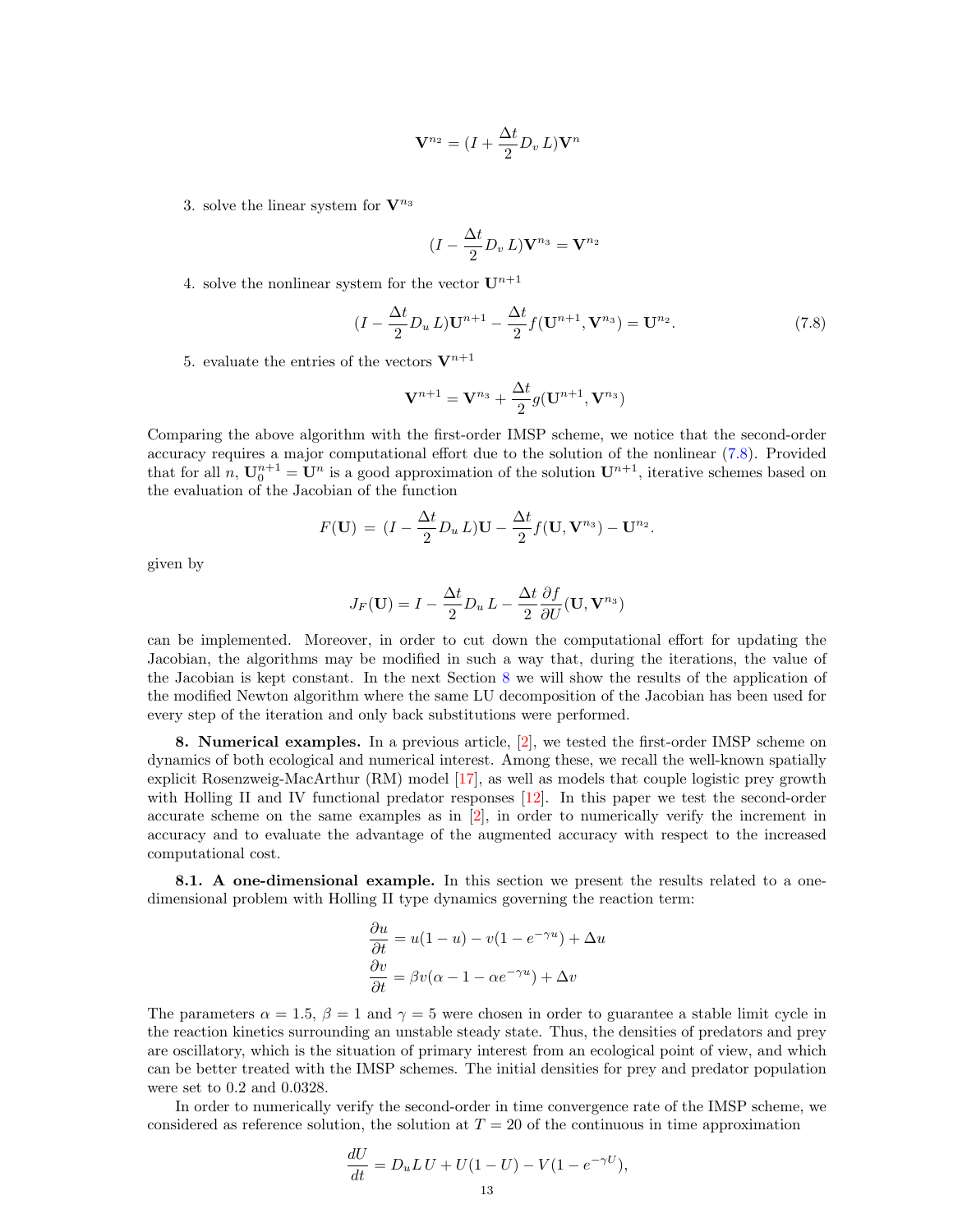<span id="page-13-0"></span>
$$
\frac{dV}{dt} = D_v L V + \beta V (\alpha - 1 - \alpha e^{-\gamma U})
$$

obtained with the Matlab code ode45 with absolute and relative tolerance set to  $10^{-15}$  and  $10^{-13}$ , respectively. The solution  $U(20)$  and  $V(20)$  are the vectors of prey and predators densities on the uniform grid  $x_j = jh$  (for  $j = 0, \ldots M = 1/h$ ) of space step  $h = 1/1024$  embedded into the domain  $\Omega = [0, 1]$ . The initial values are given by the vectors with entries  $U_i(0) = u(x_i, 0)$  and  $V_i(0) = v(x_i, 0)$ for  $j = 0, \ldots M$ . The matrix L is obtained by approximating the second order derivatives with central differences and imposing zero flux boundary conditions (see [\[2\]](#page-16-5)).

We set as initial step size  $\Delta t_0 = 1/2$ ; then, we successively halved this value obtaining a decreasing sequences of stepsizes  $\Delta t_i = 1/2^{i+1}$  for  $i = 1, ..., 8$ . We compared the reference solutions  $U(20)$  and  $V(20)$  with the approximations  $\mathbf{U}^{N_i}$  and  $\mathbf{V}^{N_i}$ , with  $N_i = 20/\Delta t_i$ , obtained advancing in time for  $n = 0, 1, \ldots N_i - 1$  according to the IMSP second order steps

$$
V_j^{n_1} = \frac{V_j^n}{1 - \frac{\Delta t_i}{2} \beta(\alpha - 1 - \alpha e^{-\gamma U_j^n})} \qquad j = 0, ..., M
$$
\n
$$
\mathbf{U}^{n_1} = (I + \frac{\Delta t_i}{2} D_u L) \mathbf{U}^n
$$
\n
$$
U_j^{n_2} = U_j^{n_1} + \frac{\Delta t_i}{2} (U_j^n (1 - U_j^n) - V_j^{n_1} (1 - e^{-\gamma U_j^n})) \qquad j = 0, ..., M
$$
\n
$$
\mathbf{V}^{n_2} = (I + \frac{\Delta t_i}{2} D_v L) \mathbf{V}^n
$$
\n
$$
(I - \frac{\Delta t_i}{2} D_v L) \mathbf{V}^{n_3} = \mathbf{V}^{n_2}
$$
\n
$$
(I - \frac{\Delta t_i}{2} D_u L) \mathbf{U}^{n_1} - \frac{\Delta t_i}{2} (U^{n+1} (1 - U^{n+1}) - \mathbf{V}^{n_3} (1 - e^{-\gamma U^{n+1}})) = \mathbf{U}^{n_2}
$$
\n
$$
V_j^{n+1} = V_j^{n_3} + \frac{\Delta t_i}{2} \beta V_j^{n_3} (\alpha - 1 - \alpha e^{-\gamma U_j^{n+1}}) \qquad j = 0, ..., M.
$$
\n
$$
(8.1)
$$

Notice that in [\(8.1\)](#page-13-0) the mathematical operations between vectors are defined as vectors with entries given by the elementwise operations.

In order to solve the nonlinear system  $(8.1)$  we implemented, for each  $n$ , a modified Newton-Rhapson procedure with an LU decomposition of the Jacobian frozen at  $U_n$ , given by

$$
J_F(\mathbf{U}^n) = diag\left(1 - \frac{\Delta t_i}{2} \left(1 - 2U_j^n - \gamma V_j^{n_3} e^{-\gamma U_j^n} \right) \right)_{j=0,...M} - \frac{\Delta t_i}{2} D_u L. \tag{8.2}
$$

The errors in the prey densities  $E_i^{(U)} = ||U(20) - \mathbf{U}^{N_i}||_1 = \max_{0 \le j \le M} |U_j(20) - U_j^{N_i}|$  are plotted in Figure [8.1](#page-14-0) (left) with respect to  $\Delta t_i$  for  $i = 1, \ldots, 8$  using logarithmic scales for both axes. The slope of the segments joining the different points of the IMSP2 curve, which denote the second-order scheme, confirms the second-order rate of convergence. For comparison, in Figure [8.1](#page-14-0) (left), we also report the results of the first-order IMSP approximation, denoted by IMSP1 curve.

In Figure [8.1](#page-14-0) (right) we report the previous errors in prey densities versus the cputimes evaluated by means of Matlab counters tic and toc. We notice that, reducing the stepsize, the first-order scheme requires an increment of computational time that is is greater than the one corresponding to the second-order method. This means that for values of stepsize below a threshold, using the same computational time, the second-order scheme provides more accurate approximations compared to the first-order scheme.  $<sup>1</sup>$  $<sup>1</sup>$  $<sup>1</sup>$ .</sup>

8.2. A two-dimensional example. We compare the results of the first-order and second-order IMSP schemes on the test case proposed in  $[6]$ , for the spatially extended predator-prey interactions of Rosenzweig-MacArthur form:

<span id="page-13-2"></span>
$$
\frac{\partial u}{\partial t} = u(1 - u) - \frac{uv}{u + \alpha} + D_u \Delta u \tag{8.3}
$$

<span id="page-13-1"></span><sup>&</sup>lt;sup>1</sup>Matlab codes implementing first (fd1dKin1IMSP1) and second order (fd1dKin1IMSP2) IMSP schemes applied to the above example are downloadable from http://www.uoguelph.ca/ mgarvie/PredPrey files/.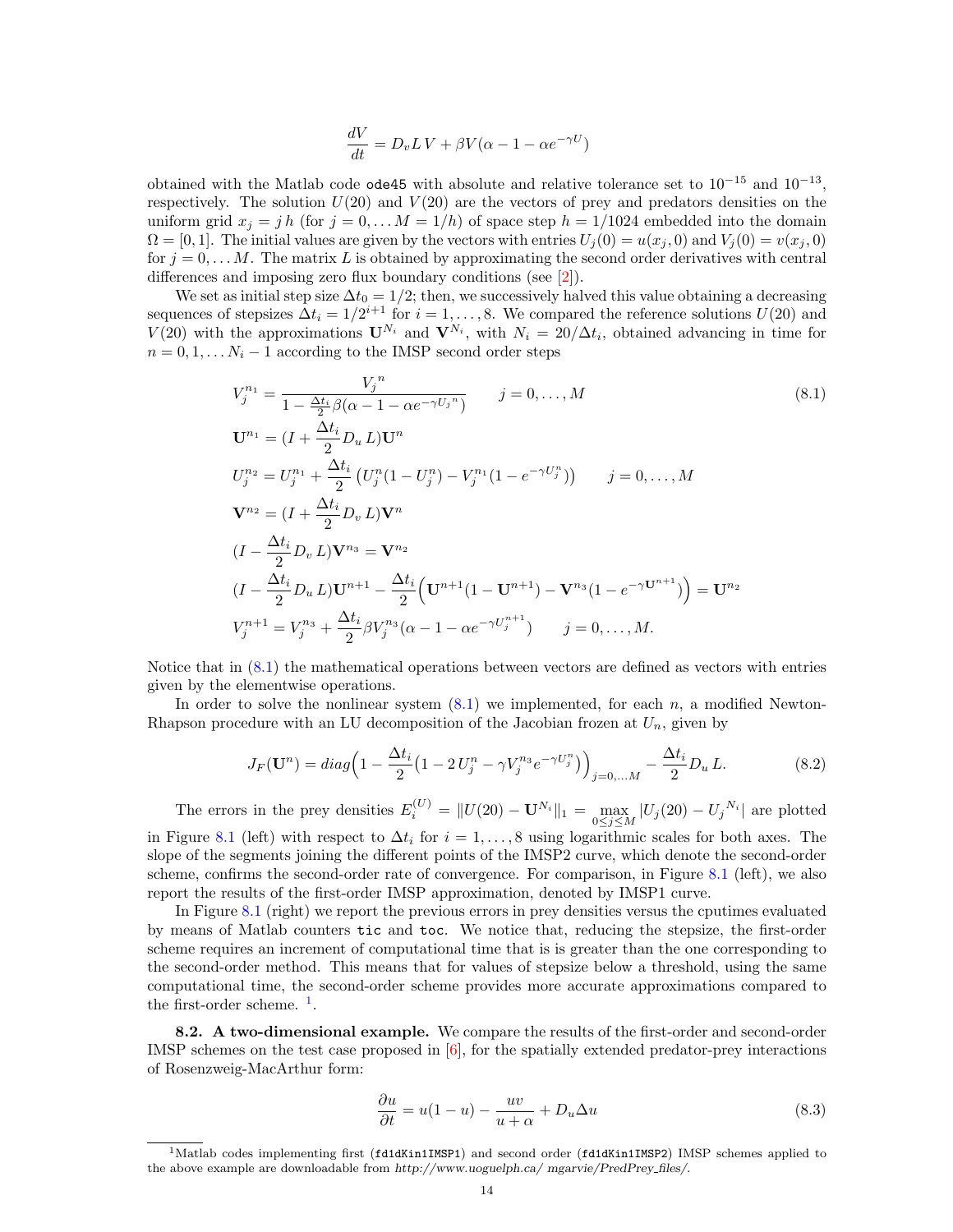

<span id="page-14-0"></span>Fig. 8.1. On the left: Convergence rate and accuracy comparison between first- and second-order IMSPs schemes at  $T = 20$ . The two curves have different slopes, suggesting the different orders of convergence. The slope of the IMSP1 curve is approximately 1, validating the first-order accuracy, while IMSP2 slope is approximately 2, verifying the second-order accuracy. On the right: comparison between numerical errors and cputime for the first- and secondorder IMSP schemes.

<span id="page-14-2"></span>
$$
\frac{\partial v}{\partial t} = \frac{\beta uv}{u + \alpha} - \gamma v + D_v \Delta v.
$$
\n(8.4)

We consider the same spatial domain given in  $[6]$ , a hypothetical lake with an island. The unstructured mesh grid given by a coarse triangularization of  $M = 427$  nodes generated by the authors with Mesh2d v2.4 Matlab routine was used in our example for providing comparisons not affected by different spatial discretization. Parameters were set as follows:  $D_u = D_v = 1$ ,  $\alpha = 0.4$ ,  $\beta = 0.2$  and  $\gamma = 0.6$ ,  $u_0 = 6/35 - 2 \cdot 10^{-7}(x - 0.1 \cdot y - 225)(x - 0.1 \cdot y - 675)$  and  $v_0 = 116/245 - 3 \cdot 10^{-5} \cdot (x - 450) 1.2 \cdot 10^{-4}(y - 150)$ . We ran our code several times, with different time steps, and we compare the performance of IMSP second-order scheme with respect to the first-order method.

The first test evaluates the rates of convergence. Since no exact solution is known we considered as reference solutions the approximation at  $T = 50$  on a fine temporal mesh  $\Delta t = 1/2^{10}$  of the second-order IMSP scheme applied to the ODE system

$$
\frac{dU}{dt} = D_u L U + U(1 - U) - \frac{U V}{U + \alpha},
$$

$$
\frac{dV}{dt} = D_v L V + \frac{\beta U V}{U + \alpha} - \gamma V.
$$

The solution  $U(50)$  and  $V(50)$  are the vectors of prey and predators densities on the considered unstructured mesh grid. The explicit expression of the approximated Laplacian L on the considered spatial triangularization and imposing zero flux boundary conditions can be found in  $[6]$ .

In our tests we used a decreasing sequences of stepsizes  $\Delta t_i = 1/2^i$  for  $i = 1, ..., 6$ . We compared the reference solutions  $U(50)$  and  $V(50)$  with the approximations  $\mathbf{U}^{N_i}$  and  $\mathbf{V}^{N_i}$ , with  $N_i = 50/\Delta t_i$ , obtained advancing in time for  $n = 0, 1, \ldots N_i - 1$  according to the IMSP second-order steps

<span id="page-14-1"></span>
$$
V_j^{n_1} = \frac{V_j^n}{1 - \frac{\Delta t_i}{2} (\frac{\beta U_j^n}{U_j^n + \alpha} - \gamma)} \qquad j = 0, \dots M
$$
  
\n
$$
\mathbf{U}^{n_1} = (I + \frac{\Delta t_i}{2} D_u L) \mathbf{U}^n
$$
  
\n
$$
U_j^{n_2} = U_j^{n_1} + \frac{\Delta t_i}{2} (U_j^n (1 - U_j^n) - \frac{U_j^n V_j^{n_1}}{U_j^n + \alpha}) \qquad j = 0, \dots M
$$
  
\n
$$
\mathbf{V}^{n_2} = (I + \frac{\Delta t_i}{2} D_v L) \mathbf{V}^n
$$
  
\n
$$
(I - \frac{\Delta t_i}{2} D_v L) \mathbf{V}^{n_3} = \mathbf{V}^{n_2}
$$
  
\n
$$
(I - \frac{\Delta t_i}{2} D_u L) \mathbf{U}^{n+1} - \frac{\Delta t_i}{2} (\mathbf{U}^{n+1} (1 - \mathbf{U}^{n+1}) - \frac{\mathbf{U}^{n+1} \mathbf{V}^{n_3}}{\mathbf{U}^{n+1} + \alpha}) = \mathbf{U}^{n_2}
$$
\n(8.5)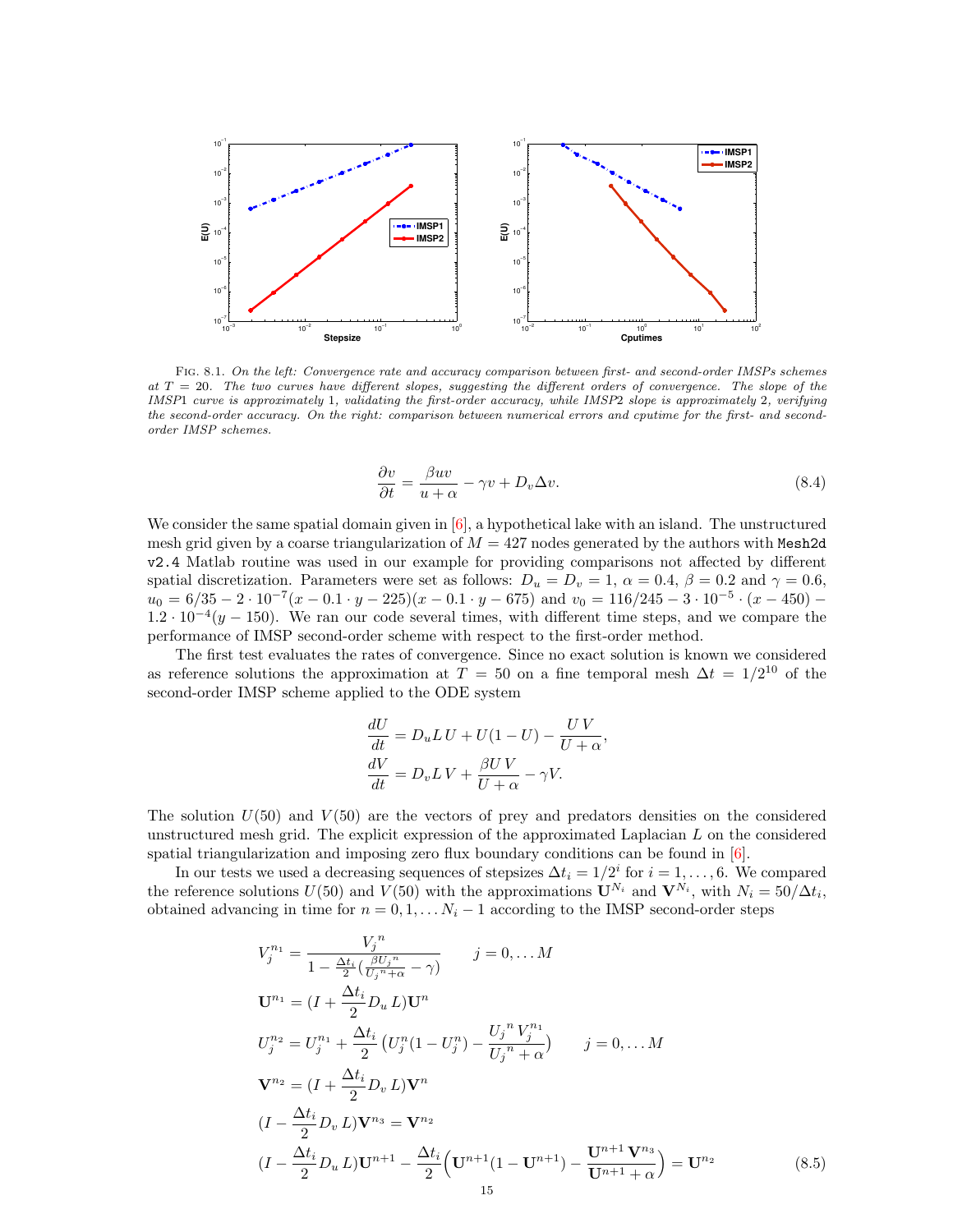

<span id="page-15-1"></span>Fig. 8.2. On the left: Convergence rate and accuracy comparison between first and second order IMSPs schemes at  $T = 50$ . The two curves have different slopes, this confirming the different order of convergence; the slope of IMSP1 curve is approximately 1 denoting a first order accuracy while IMSP2 slope is approximately equal to 2 denoting a second order accuracy. On the right: comparison between numerical error and cputime for first and second order IMSP schemes

$$
V_j^{n+1} = V_j^{n_3} + \frac{\Delta t_i}{2} V_j^{n_3} \left( \frac{\beta U_j^{n+1}}{U_j^{n+1} + \alpha} - \gamma \right) \qquad j = 0, \dots M
$$

As for the previous example, in [\(8.5\)](#page-14-1) the operations among vectors are defined as vectors with entries given by the corresponding elementwise operation. In order to solve the nonlinear system [\(8.5\)](#page-14-1) we implemented, for each  $n$ , a modified Newton-Rhapson procedure with LU decomposition of the Jacobian frozen at  $U_n$  and given by

$$
J_F(\mathbf{U}^n) = diag\left(1 - \frac{\Delta t_i}{2} \left(1 - 2U_j^n - \alpha \frac{V_j^{n_3}}{(U_j^n + \alpha)^2}\right)\right)_{j=0,...M} - \frac{\Delta t_i}{2} D_u L.
$$

The errors in the prey densities  $E_i^{(U)} = ||U(50) - \mathbf{U}^{N_i}|| = \max_{0 \le j \le M} |U_j(50) - U_j^{N_i}|$  are plotted in Figure [8.2](#page-15-1) (left) with respect to  $\Delta t_i$  for  $i = 1, \ldots, 6$ , using logarithmic scales for both axes. The slopes of the segments joining the different points confirm the theoretically predicted rates of convergence for the first- and second-order IMSP schemes. In Figure [8.2](#page-15-1) (right) we report the previous errors in prey densities versus the cputimes evaluated by means of Matlab counters tic and toc. The results show that, reducing the stepsize, the first-order scheme requires an increased computational time in comparison with the second-order scheme. Hence, using the same amount of computational time, the second-order scheme with stepsizes below a threshold value provides more accurate approximations than the first-order scheme.<sup>[2](#page-15-2)</sup>

Finally, we show the spatial distribution of prey densities on the two-dimensional domain obtained by using IMSP first- and second-order approaches. On the left column of Figure [8.3](#page-16-8) we display the successive approximations at  $T = 150$  using the IMSP first-order scheme with stepsizes  $\Delta t =$ 1/3, 1/24, 1/384. On the right, we report the approximations of the second-order IMSP scheme corresponding to the same temporal stepsizes. Again, we emphasize the faster convergence of the IMSP second-order scheme versus the first-order approximation.

<span id="page-15-0"></span>9. Conclusion. A semi-discrete in time formulation of a second-order implicit-symplectic scheme for reaction-diffusion systems modeling predator-prey dynamics has been analyzed. We proved stability of the algorithm, an optimal a priori error estimate, and the positivity of solutions, provided the temporal stepsize is small. These results extend the study developed in [\[2\]](#page-16-5) for the first-order IMSP scheme, and constitute the basis for the analysis of the fully-discrete approximations in finitedifference and finite-element settings. The numerical examples confirm that the IMSP second-order approximations, applied with stepsizes below a suitable threshold value, provide an improvement in terms of accuracy compared the corresponding first-order algorithm, at same computational cost.

<span id="page-15-2"></span><sup>&</sup>lt;sup>2</sup>Matlab codes implementing first (IMSP1fe2dnfast) and second order (IMSP2fe2dnfast) IMSP schemes applied to the above example are downloadable from http://www.uoguelph.ca/ mgarvie/PredPrey files/.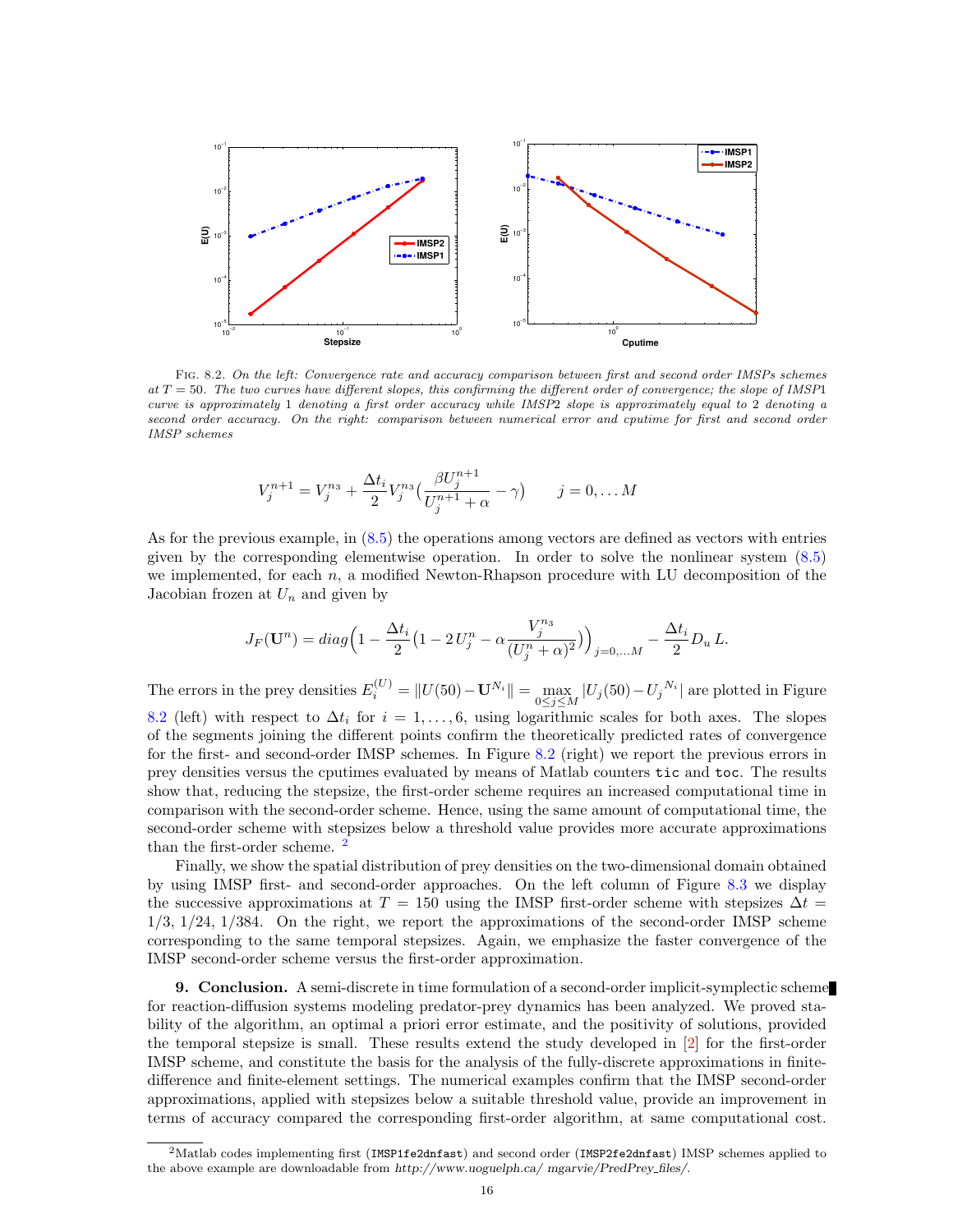

<span id="page-16-8"></span>Fig. 8.3. RM model [\(8.3\)](#page-13-2)-[\(8.4\)](#page-14-2). Spatial distribution of prey densities in the domain: on the left column IMSP first order approximations with  $\Delta t = 1/3$ , 1/24, 1/384, on the right column the approximation with IMSP second order scheme in correspondence of the same temporal stepsizes. Parameters:  $D_u = D_v = 1$ ,  $\alpha = 0.4$ ,  $\beta = 0.2$ ,  $\gamma = 0.6$ . Initial conditions:  $u_0 = 6/35 - 2 \cdot 10^{-7} (x - 0.1 \cdot y - 225)(x - 0.1 \cdot y - 675)$  and  $v_0 = 116/245 - 3 \cdot 10^{-5} \cdot (x - 450) - 1.2 \cdot 10^{-4} (y - 150)$ . Notice that IMSP2 approximation reaches convergence more quickly than IMSP1 scheme.

Matlab codes, downloadable from http://www.uoguelph.ca/ mgarvie/PredPrey files/, have been developed to implement the considered schemes on two examples.

### REFERENCES

- <span id="page-16-6"></span>[1] V. Barbu, Partial differential equations and boundary value problems, vol. 441 of Mathematics and its Applications, Kluwer Academic Publishers, Dordrecht, 1998. Translated and revised from the 1993 Romanian original by the author.
- <span id="page-16-5"></span>[2] F. Diele, M. Garvie, and C. Trenchea, Numerical analysis of a first-order in time implicit-symplectic scheme for predator–prey systems, Comput. Math. Appl., 74 (2017), pp. 948–961.
- <span id="page-16-3"></span>[3] F. DIELE, C. MARANGI, AND S. RAGNI, Implicit - symplectic partitioned (imsp) runge-kutta schemes for predatorprey dynamics, AIP Conference Proceedings, 1479 (2012), pp. 1177–1180.
- <span id="page-16-4"></span>[4] F. DIELE, C. MARANGI, AND S. RAGNI, IMSP schemes for spatially explicit models of cyclic populations and metapopulation dynamics, Math. Comput. Simulation, 100 (2014), pp. 41–53.
- <span id="page-16-2"></span>[5] M. R. Garvie, Finite-difference schemes for reaction-diffusion equations modeling predator-prey interactions in MATLAB, Bull. Math. Biol., 69 (2007), pp. 931–956.
- <span id="page-16-7"></span>[6] M. R. GARVIE, J. BURKARDT, AND J. MORGAN, Simple finite element methods for approximating predator-prey dynamics in two dimensions using Matlab, Bull. Math. Biol., 77 (2015), pp. 548–578.
- <span id="page-16-0"></span>[7] M. R. GARVIE AND C. TRENCHEA, Finite element approximation of spatially extended predator-prey interactions with the Holling type II functional response, Numer. Math., 107 (2007), pp. 641–667.
- <span id="page-16-1"></span>[8] M. R. GARVIE AND C. TRENCHEA, Spatiotemporal dynamics of two generic predator-prey models, J. Biol. Dyn.,